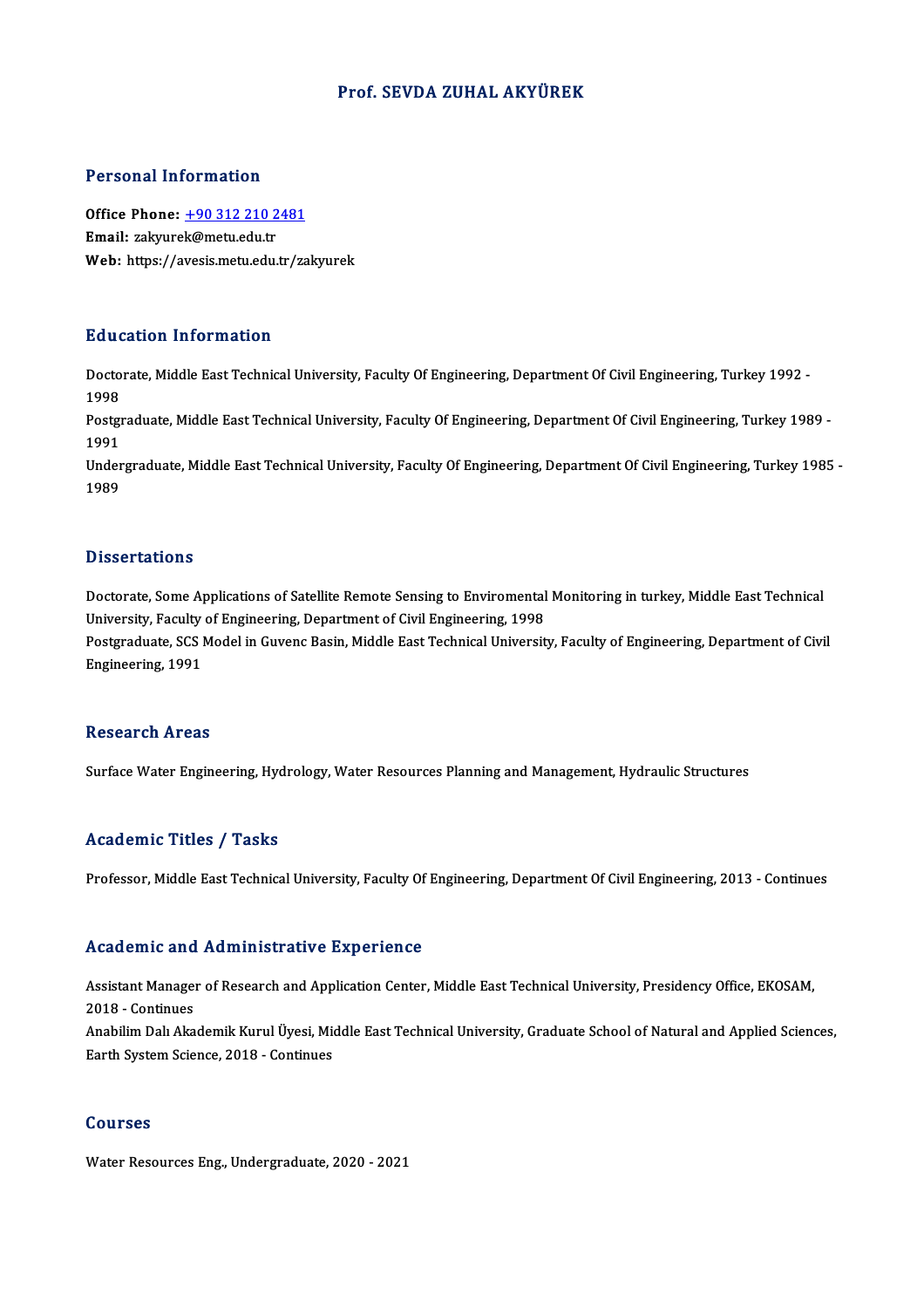#### Advising Theses

Advising Theses<br>MERZİ N., AKYÜREK S. Z. , Utilization of numerical weather prediction models for flood planning and operational studies<br>in datasearse basins, Destante, O Ceğru(Student), 2020 ind vienig indeed<br>MERZİ N., AKYÜREK S. Z. , Utilization of numerical weath<br>in datascarce basins, Doctorate, O.Çağrı(Student), 2020<br>AKYÜREK S. 7. . Estimating net nuimew nuqdustivity of fo MERZİ N., AKYÜREK S. Z. , Utilization of numerical weather prediction models for flood planning and operational studie<br>in datascarce basins, Doctorate, O.Çağrı(Student), 2020<br>AKYÜREK S. Z. , Estimating net primary producti in datascarce basins, Doctorate, O.Çağrı(!)<br>AKYÜREK S. Z. , Estimating net primary p<br>Doctorate, Ö.GÜLBEYAZ(Student), 2018<br>AKYÜREK S. 7. – Effects of sediment trans AKYÜREK S. Z. , Estimating net primary productivity of forest ecosystems over Turkey using remote sensing<br>Doctorate, Ö.GÜLBEYAZ(Student), 2018<br>AKYÜREK S. Z. , Effects of sediment transport on 1-d and 2-d hydrodynamic model Doctorate, Ö.GÜLBEYAZ(Student), 2018<br>AKYÜREK S. Z. , Effects of sediment trans<br>Postgraduate, G.ÖNDER(Student), 2018<br>AKYÜREK S. Z., Soil water sentent estim AKYÜREK S. Z. , Effects of sediment transport on 1-d and 2-d hydrodynamic modeling and flood inundation,<br>Postgraduate, G.ÖNDER(Student), 2018<br>AKYÜREK S. Z. , Soil water content estimation from point scale to plot scale, Po Postgraduate, G.ÖNDER(Student), 2018<br>AKYÜREK S. Z. , Soil water content estimation from point scale to plot scale, Postgraduate, G.DEMİR(Student), 2018<br>AKYÜREK S. Z. , Assessment of different rainfall products in flood sim AKYÜREK S. Z. , Soil water content estimation from point scale to plot scale, Postgraduate, G.DEMİR(Student), 2018<br>AKYÜREK S. Z. , Assessment of different rainfall products in flood simulations, Doctorate, A.ÖZKAYA(Student AKYÜREK S. Z. , Assessment of different ra<br>AKYÜREK S. Z. , Hierarchical land use and<br>Postgraduate, D.ÇAĞDAŞ(Student), 2017<br>AKYÜREK S. Z. , 1 D.and 2 D.flood modeli AKYÜREK S. Z. , Hierarchical land use and land cover classification of Sentinel2-A images and its use for corine system,<br>Postgraduate, D.ÇAĞDAŞ(Student), 2017<br>AKYÜREK S. Z. , 1-D and 2-D flood modeling studies and upstream Postgraduate, D.ÇAĞDAŞ(Student), 2017<br>AKYÜREK S. Z. , 1-D and 2-D flood modeling studies and upstream structural measures for Samsun city Terme district,<br>Postgraduate, B.BOZOĞLU(Student), 2015 AKYÜREK S. Z. , 1-D and 2-D flood modeling studies and upstream structural measures for Samsun city Terme distric<br>Postgraduate, B.BOZOĞLU(Student), 2015<br>AKYÜREK S. Z. , The use of multimetric framework in calibrating the H Postgraduate, B.BOZOĞLU(Student), 2015<br>AKYÜREK S. Z. , The use of multimetric framework in calibrating the HBV model, Doctorate, S.SÜRER(Student), 2015<br>AKYÜREK S. Z. , The use of simple inertial formulation of the shallow AKYÜREK S. Z. , The use of multimetric fra<br>AKYÜREK S. Z. , The use of simple inertial<br>Postgraduate, A.NİMAEV(Student), 2015<br>AKYÜREK S. 7. Evolusting seonortals, Bo AKYÜREK S. Z., The use of simple inertial formulation of the shallow water equations in 2-D flood inundation modeling,<br>Postgraduate, A.NİMAEV(Student), 2015 Postgraduate, A.NİMAEV(Student), 2015<br>AKYÜREK S. Z. , Evaluating geoportals, Postgraduate, E.CON(Student), 2014<br>AKYÜREK S. Z. , Atmospheric correction and image classification on MODIS images by nonparametric regression sp AKYÜREK S. Z. , Evaluating geoportals, Postgraduate, E.CON(Student), 2014<br>AKYÜREK S. Z. , Atmospheric correction and image classification on MODIS<br>Doctorate, S.KUTER(Student), 2014 AKYÜREK S. Z. , Atmospheric correction and image classification on MODIS images by nonparametric regression splines<br>Doctorate, S.KUTER(Student), 2014<br>Akyürek S. Z. , Yücel İ., Effects of climate change on water resources i Doctorate, S.KUTER(Student), 2014<br>Akyürek S. Z. , Yücel İ., Effects of climate change on water resources in Omerli basin, Doctorate, F.KARA(Student), 2014<br>AKYÜREK S. Z. , Analysis and modeling of spatially and temporally v Akyürek S. Z. , Yücel İ., Effects of climate change of<br>AKYÜREK S. Z. , Analysis and modeling of spatial<br>Turkey, Doctorate, P.ASLANTAŞ(Student), 2013<br>MERZİ N. AKYÜREK S. Z. Operation of the uratel AKYÜREK S. Z. , Analysis and modeling of spatially and temporally varying meteorological parameter: Precip<br>Turkey, Doctorate, P.ASLANTAŞ(Student), 2013<br>MERZİ N., AKYÜREK S. Z. , Operation of the water control structures, P Turkey, Doctorate, P.ASLANTAŞ(Student), 2013<br>MERZİ N., AKYÜREK S. Z. , Operation of the water control structures, Postgraduate, O.ÇAĞRI(Student), 2013<br>AKYÜREK S. Z. , Regional flood frequency analysis for Ceyhan Basin, Pos AKYÜREK S. Z. , OPERATION OF CASCADE DAMS CONSIDERING VARIOUS SCENARIOS AND FINANCIAL ANALYSIS OF<br>SCENARIOS, Postgraduate, B.YALIN(Student), 2013 AKYÜREK S. Z., Regional flood frequency analysis for Ceyhan Basin, Postgraduate, M.Altuğ(Student), 2013 AKYÜREK S. Z. , OPERATION OF CASCADE DAMS CONSIDERING VARIOUS SCENARIOS AND FINANCIAL ANALYSI<br>SCENARIOS, Postgraduate, B.YALIN(Student), 2013<br>AKYÜREK S. Z. , Operation of cascade dams considering various scenarious and fin SCENARIOS, Postgraduate, B.YALIN(St<br>AKYÜREK S. Z. , Operation of cascade<br>Postgraduate, B.Yalın(Student), 2013<br>AKYÜREK S. Z., Multi resolution spati AKYÜREK S. Z. , Operation of cascade dams considering various scenarious and financial analysis of scenarious,<br>Postgraduate, B.Yalın(Student), 2013<br>AKYÜREK S. Z. , Multi resolution spatial database for mobile applications, Postgraduate, B.Yalın(Student), 2013<br>AKYÜREK S. Z. , Multi resolution spatial database for mobile applications, Postgraduate, K.İNAL(Student), 2013<br>AKYÜREK S. Z. , Regional flood frequency analysis for Ceyhan, Postgraduate AKYÜREK S. Z. , Multi resolution spatial database for mobile applications, Postgraduate, K.İNAL(Student), 2013<br>AKYÜREK S. Z. , Regional flood frequency analysis for Ceyhan, Postgraduate, M.ALTUĞ(Student), 2013<br>AKYÜREK S. Z AKYÜREK S. Z. , Regional flood frequency analys<br>AKYÜREK S. Z. , A segment-based approach to cl<br>asar data, Doctorate, A.Özdarıcı(Student), 2012<br>AKYÜREK S. Z. A segment based approach to cl AKYÜREK S. Z. , A segment-based approach to classify agricultural lands using multi-temporal kompsat-2 and envisat<br>asar data, Doctorate, A.Özdarıcı(Student), 2012<br>AKYÜREK S. Z. , A segment-based approach to classify agricu asar data, Doctorate, A.Özdarıcı(Student), 2012<br>AKYÜREK S. Z. , A segment-based approach to class<br>ASAT data, Doctorate, A.ÖZDARICI(Student), 2012<br>AKYÜREK S. Z., Dovelaning regional flow duration AKYÜREK S. Z. , A segment-based approach to classify agricultural lands using multi-temporal Kompsat-2 and Envisat<br>ASAT data, Doctorate, A.ÖZDARICI(Student), 2012<br>AKYÜREK S. Z. , Developing regional flow duration curves an ASAT data, Doctorate, A.ÖZDARICI(Student)<br>AKYÜREK S. Z. , Developing regional flow du<br>Postgraduate, Y.KOCATEPE(Student), 2011<br>AKYÜREK S. Z. , A fuzzu softunge protetune AKYÜREK S. Z. , Developing regional flow duration curves and evaluating the performances in the ungauged basins,<br>Postgraduate, Y.KOCATEPE(Student), 2011<br>AKYÜREK S. Z. , A fuzzy software prototype for spatial phenomena: Cas Postgraduate, Y.KOCAT<br>AKYÜREK S. Z. , A fuzzy<br>T.ALP(Student), 2010<br>COSAR A - AKYÜREK S AKYÜREK S. Z. , A fuzzy software prototype for spatial phenomena: Case study precipitation distribution, Doct<br>T.ALP(Student), 2010<br>COŞAR A., AKYÜREK S. Z. , Real-time 2D/3D display of DTED maps and evaluation of interpolat T.ALP(Student), 2010<br>COŞAR A., AKYÜREK S. Z. , Real-time 2D/<br>Postgraduate, A.DEMİR(Student), 2010<br>MERZİ N. AKYÜREK S. 7. Dovelaning 2. COŞAR A., AKYÜREK S. Z. , Real-time 2D/3D display of DTED maps and evaluation of interpolation algorithms,<br>Postgraduate, A.DEMİR(Student), 2010<br>MERZİ N., AKYÜREK S. Z. , Developing a methodology for finding network water l Postgraduate, A.DEMİR(Student), 201<br>MERZİ N., AKYÜREK S. Z. , Developing<br>Postgraduate, H.Onur(Student), 2010<br>MERZİ N. AKYÜREK S. 7. Develening MERZİ N., AKYÜREK S. Z. , Developing a methodology for finding network water losses using information technologies,<br>Postgraduate, H.Onur(Student), 2010<br>MERZİ N., AKYÜREK S. Z. , Developing a methodology for finding network Postgraduate, H.Onur (Student), 2010<br>MERZİ N., AKYÜREK S. Z. , Developing a methodolo<br>case study, Postgraduate, H.ONUR(Student), 2010<br>AKYÜREK S. 7. Developing a apatial degision sunn MERZİ N., AKYÜREK S. Z. , Developing a methodology for finding network water losses using information techno<br>case study, Postgraduate, H.ONUR(Student), 2010<br>AKYÜREK S. Z. , Developing a spatial decision support system for case study, Postgraduate, H.ONUR(Stude:<br>AKYÜREK S. Z. , Developing a spatial deci<br>Postgraduate, A.Dabanlı(Student), 2010<br>AKYÜREK S. 7., Evaluating the use of sati AKYÜREK S. Z. , Developing a spatial decision support system for telecom wireline infrastructure of Ankara city,<br>Postgraduate, A.Dabanlı(Student), 2010<br>AKYÜREK S. Z. , Evaluating the use of satellite-based precipitation es Postgraduate, A.Dabanlı(Student), 2010<br>AKYÜREK S. Z. , Evaluating the use of satelli<br>Postgraduate, A.SOYTEKİN(Student), 2010<br>AKYÜREK S. Z., TUNCEL S. G., Davelopment AKYÜREK S. Z. , Evaluating the use of satellite-based precipitation estimates for discharge estimation in ungauged b<br>Postgraduate, A.SOYTEKİN(Student), 2010<br>AKYÜREK S. Z. , TUNCEL S. G. , Development of GIS based trajector

Postgraduate, A.SOYTEKİN(Student), 2010<br>AKYÜREK S. Z. , TUNCEL S. G. , Development of GIS based trajectory statist<br>sources of regional air pollution, Postgraduate, R.FİKRET(Student), 2010<br>AKYÜREK S. Z., Context based inter AKYÜREK S. Z. , TUNCEL S. G. , Development of GIS based trajectory statistical analysis method to identify potential<br>sources of regional air pollution, Postgraduate, R.FİKRET(Student), 2010<br>AKYÜREK S. Z. , Context based in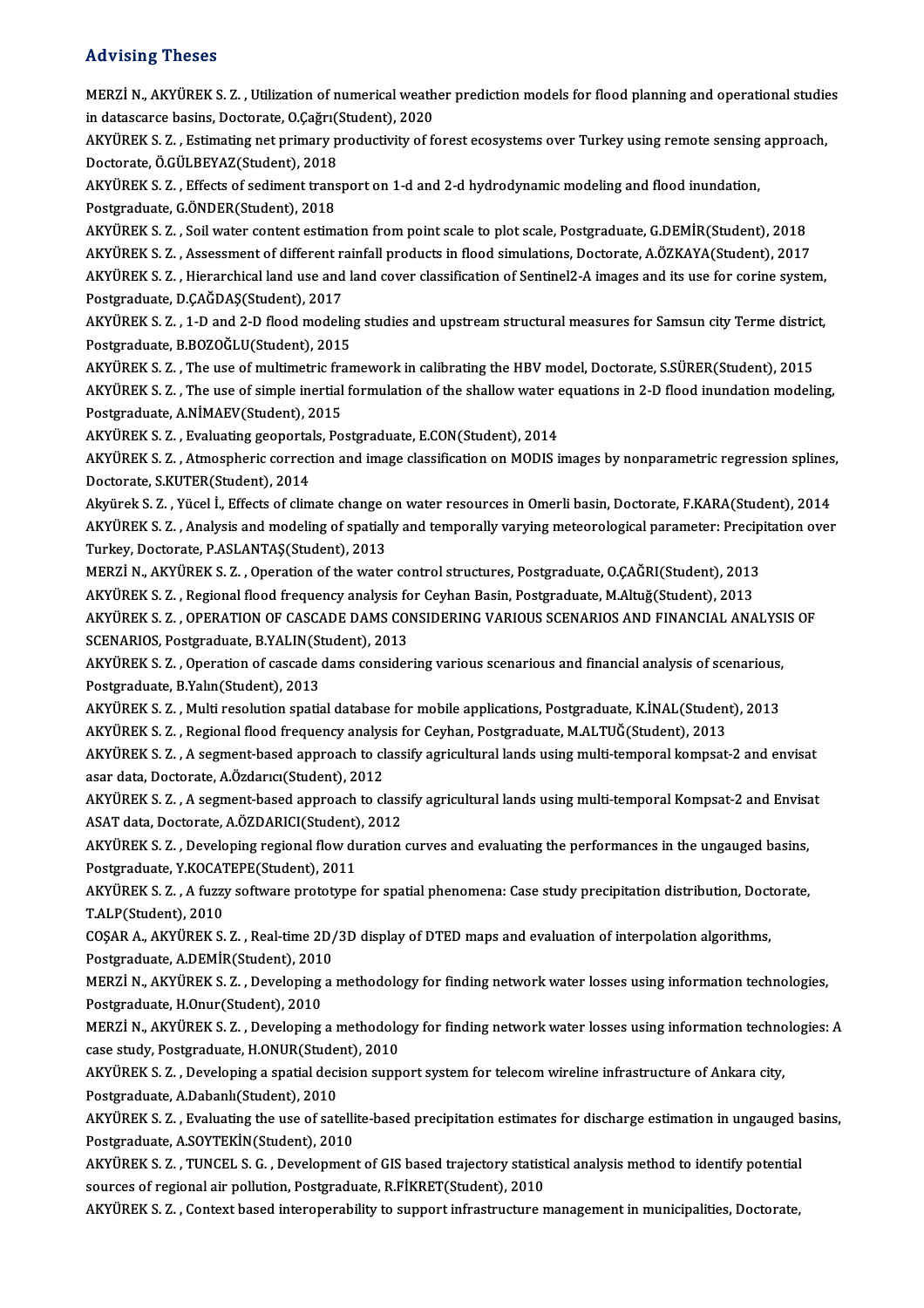E.TUFAN(Student),2010

AKYÜREK S. Z., Positional uncertainty analysis using data uncertainy engine-A case study on agricultural land parcels, E.TUFAN(Student), 2010<br>AKYÜREK S. Z. , Positional uncertainty ana<br>Postgraduate, İ.URGANCI(Student), 2009<br>AKYÜREK S. 7. , Classifisation of forest ara AKYÜREK S. Z. , Positional uncertainty analysis using data uncertainy engine-A case study on agricultural land pa<br>Postgraduate, İ.URGANCI(Student), 2009<br>AKYÜREK S. Z. , Classification of forest areas by K Nearest Neighbor

Postgraduate, İ.URGANCI(Stude<br>AKYÜREK S. Z. , Classification of<br>F.ÖZSAKABAŞI(Student), 2008<br>AKYÜREK S. 7. , Boal time snow AKYÜREK S. Z. , Classification of forest areas by K Nearest Neighbor Method: Case study, Antalya, Postgraduate<br>F.ÖZSAKABAŞI(Student), 2008<br>AKYÜREK S. Z. , Real-time snow cover mapping over mountainous areas of Europe using

F.ÖZSAKABAŞI(Student), 2008<br>AKYÜREK S. Z. , Real-time snow cover m<br>Postgraduate, S.SÜRER(Student), 2008<br>AKYÜREK S. Z. A case study in weather AKYÜREK S. Z. , Real-time snow cover mapping over mountainous areas of Europe using MSG-SEVIRI imagery,<br>Postgraduate, S.SÜRER(Student), 2008<br>AKYÜREK S. Z. , A case study in weather pattern searching using a spatial data wa

Postgraduate, S.SÜRER(Student), 2008<br>AKYÜREK S. Z. , A case study in weather pattern searching using a spatial data warehouse model, Postgraduate,<br>C.KÖYLÜ(Student), 2008 AKYÜREK S. Z. , A case study in weather pattern searching using a spatial data warehouse model, Postgraduate,<br>Ç.KÖYLÜ(Student), 2008<br>BEKLİOĞLU M., AKYÜREK S. Z. , Monitoring of water clarity, and submerged and emergent pla

Ç.KÖYLÜ(Student), 2008<br>BEKLİOĞLU M., AKYÜREK S. Z. , Monitoring of water clarity, and submerged and emergent pla<br>lake wetlands using remote sensing techniques, Postgraduate, Ö.KARABULUT(Student), 2007<br>AKYÜREK S. 7., Findin BEKLİOĞLU M., AKYÜREK S. Z. , Monitoring of water clarity, and submerged and emergent plant coverages in shallow<br>lake wetlands using remote sensing techniques, Postgraduate, Ö.KARABULUT(Student), 2007<br>AKYÜREK S. Z. , Findi

lake wetlands using remote sensing techniques, Postgraduate, Ö.KARABULUT(Student), 2007<br>AKYÜREK S. Z. , Finding the optimum route for transmission lines within GIS, Postgraduate, T.ÖZTÜRK(Student), 2007<br>AKYÜREK S. Z. , Hyd <mark>AKYÜ</mark><br>AKYÜ<br>2007<br>AKYÜ AKYÜREK S. Z. , Hydrological model study in Yuvacık dam basin by using GIS analysis, Postgraduate, F.KESKİN(St<br>2007<br>AKYÜREK S. Z. , Investigation over a national meteorological fire danger approach for Turkey with geograph

2007<br>AKYÜREK S. Z. , Investigation over a national meteorological fire<br>information systems, Postgraduate, Y.ÇAĞATAY(Student), 2006<br>AKYÜREK S. Z., Investigation ever a national meteorological fire AKYÜREK S. Z. , Investigation over a national meteorological fire danger approach for Turkey with geographica<br>information systems, Postgraduate, Y.ÇAĞATAY(Student), 2006<br>AKYÜREK S. Z. , Investigation over a national meteor

information systems, Postgraduate, Y.ÇAĞATAY(Student), 2006<br>AKYÜREK S. Z. , Investigation over a national meteorological fire danger approach for Turkey with geographic<br>information systems, Postgraduate, C.Yamak(Student), AKYÜREK S. Z. , Investigation over a national meteorological fire danger approach for Turkey with geographic<br>information systems, Postgraduate, Ç.Yamak(Student), 2006<br>AKYÜREK S. Z. , Developing a gis based methodology for

information systems, Postgraduate, Ç.Yamak(Student), 2006<br>AKYÜREK S. Z. , Developing a gis based methodology for decision makin<br>study eastern black sea region, Postgraduate, Z.GÖZDE(Student), 2006<br>AKYÜREK S. Z. . A furmy b AKYÜREK S. Z. , Developing a gis based methodology for decision making for multiobjective recreational areas, case<br>study eastern black sea region, Postgraduate, Z.GÖZDE(Student), 2006<br>AKYÜREK S. Z. , A fuzzy based decision

study eastern black sea region, Postgraduate, Z.GÖ.<br>AKYÜREK S. Z. , A fuzzy based decision support sys<br>case study, Postgraduate, İ.ERCAN(Student), 2006<br>AKYÜREK S. Z. Application of slouth model in Anta AKYÜREK S. Z. , A fuzzy based decision support system for locational suitability of settlements;<br>case study, Postgraduate, İ.ERCAN(Student), 2006<br>AKYÜREK S. Z. , Application of sleuth model in Antalya, Postgraduate, Ö.ŞEVİ

AKYÜREK S. Z., Application of sleuth model in Antalya, Postgraduate, Ö.ŞEVİK(Student), 2006

case study, Postgraduate, İ.ERCAN(Student), 2006<br>AKYÜREK S. Z. , Application of sleuth model in Antalya, Postgraduate, Ö.ŞEVİK(Student), 2006<br>AKYÜREK S. Z. , Developing a GIS based methodology for decision making for multi AKYÜREK S. Z. , Developing a GIS based methodology for decision making for multiobjectiverecreational areas, case<br>study : Eastern Black Sea Region, Postgraduate, Z.Gözde(Student), 2006<br>AKYÜREK S. Z. , Semi-distributed hydr

study : Eastern Black Sea Region, Postgraduate, Z.Gözde(Student), 2006<br>AKYÜREK S. Z. , Semi-distributed hydrologic modeling studies in yuvacik basin, Postgraduate, M.KEMAL(Student), 2006<br>AKYÜREK S. Z. , Use of satellite ob

AKYÜREK S. Z. , Semi-distributed hydrologic modeling studies in yuva<br>AKYÜREK S. Z. , Use of satellite observed seasonal snow cover in hyd<br>in upeer euphrates basin, Turkey, Doctorate, A.Arda(Student), 2005<br>AKYÜREK S. 7. Soi AKYÜREK S. Z. , Use of satellite observed seasonal snow cover in hydrological modeling and snowmelt runoff pred<br>in upeer euphrates basin, Turkey, Doctorate, A.Arda(Student), 2005<br>AKYÜREK S. Z. , Soil erosion risk mapping u

in upeer euphrates basin, Turkey, Doctorate, A.Arda(Stude<br>AKYÜREK S. Z. , Soil erosion risk mapping using geographi<br>Watershed, İzmir, Postgraduate, K.OKALP(Student), 2005<br>BAYKAL N. AKYÜREK S. 7. , A.Sestraphis information AKYÜREK S. Z. , Soil erosion risk mapping using geographic information systems: A case study on Kocadere C<br>Watershed, İzmir, Postgraduate, K.OKALP(Student), 2005<br>BAYKAL N., AKYÜREK S. Z. , A geographic information systems

Watershed, İzmir, Postgraduate, K.OKALP(Student), 2005<br>BAYKAL N., AKYÜREK S. Z. , A geographic information systems tool development for geost<br>endangered endemic vascular plants of Turkey, Postgraduate, B.DEMİRCİ(Student),

BAYKAL N., AKYÜREK S. Z. , A geographic information systems tool development for geostatistical analysis of endangered endemic vascular plants of Turkey, Postgraduate, B.DEMİRCİ(Student), 2005<br>AKYÜREK S. Z. , Determination endangered endemic vascular plants of Turkey, Pos<br>AKYÜREK S. Z. , Determination of potential favorabl<br>RS and GIS, Postgraduate, N.ÇİFTÇİ(Student), 2005<br>AKYÜREK S. Z., Determistion of potential favorable AKYÜREK S. Z. , Determination of potential favorable zones for pelagic fish aggregation (anchovy) in the Black Sea using<br>RS and GIS, Postgraduate, N.ÇİFTÇİ(Student), 2005<br>AKYÜREK S. Z. , Determiation of potential favorable

RS and GIS, Postgraduate, N.ÇİFTÇİ(Student), 200<br>AKYÜREK S. Z. , Determiation of potential favoral<br>rs and gis, Postgraduate, N.Çiftçi(Student), 2005<br>AKYÜREK S. Z., Implementing the dialtre's algeri AKYÜREK S. Z. , Determiation of potential favorable zones for pelasic fish aggregation (anchovy) in the Balack Sea<br>rs and gis, Postgraduate, N.Çiftçi(Student), 2005<br>AKYÜREK S. Z. , Implementing the disktra's algorithm with

rs and gis, Postgraduate, N.Çiftçi(Student)<br>AKYÜREK S. Z. , Implementing the disktra'<br>Postgraduate, M.Hakbilir(Student), 2004<br>AKYÜREK S. Z., Analysis pattern of Sanlu AKYÜREK S. Z. , Implementing the disktra's algorithm with priority queue to the path finding problem in raster gis,<br>Postgraduate, M.Hakbilir(Student), 2004<br>AKYÜREK S. Z. , Analysis pattern of Şanlıurfa Harran plain in UML

Postgraduate, M.Hakbilir<br>AKYÜREK S. Z. , Analysis p<br>U.ÇUBUK(Student), 2004<br>AKYÜREK S. 7. , Implemen AKYÜREK S. Z. , Analysis pattern of Şanlıurfa Harran plain in UML and its implementation in geodatabase, Postgradı<br>U.ÇUBUK(Student), 2004<br>AKYÜREK S. Z. , Implementing the dijsktra's algorithm with priority queue to the pat

U.ÇUBUK(Student), 2004<br>AKYÜREK S. Z. , Implementing the dijsktra's<br>Postgraduate, M.HAKBİLİR(Student), 2004<br>AKYÜREK S. Z., Assessment of uulpershijiry AKYÜREK S. Z. , Implementing the dijsktra's algorithm with priority queue to the path finding problem in raster gis,<br>Postgraduate, M.HAKBİLİR(Student), 2004<br>AKYÜREK S. Z. , Assessment of vulnerability to earthquake hazards

Postgraduate, M.HAKBİLİR(Student), 2004<br>AKYÜREK S. Z. , Assessment of vulnerability to earthquake hazards using spatial multicriteria analysis: Odunpazarı,<br>Eskişehir case study, Postgraduate, M.SERVİ(Student), 2004 AKYÜREK S. Z. , Assessment of vulnerability to earthquake hazards using spatial multicriteria analysis: Odunpazarı,<br>Eskişehir case study, Postgraduate, M.SERVİ(Student), 2004<br>AKYÜREK S. Z. , Defining priority areas for nat

Eskişehir case study, Postgraduate, M.SERVİ(Student), 2004<br>AKYÜREK S. Z. , Defining priority areas for nature conservation studies using geog<br>study: Kaçkar mountains and surrounding, Postgraduate, A.Tunca(Student), 2003<br>AK AKYÜREK S. Z. , Defining priority areas for nature conservation studies using geographic information systems a case<br>study: Kaçkar mountains and surrounding, Postgraduate, A.Tunca(Student), 2003<br>AKYÜREK S. Z. , Assessment o

study: Kaçkar mountains and surrounding, Postgraduate, A.Tunca(Student), 2003<br>AKYÜREK S. Z. , Assessment of social vulnerability using geographic information systems: Pendik, Istanbul case st<br>Postgraduate, Z.GÜNGÖR(Student AKYÜREK S. Z. , Assessment of social vulnerability using geographic information systems: Pendik, Istanbul case st<br>Postgraduate, Z.GÜNGÖR(Student), 2003<br>AKYÜREK S. Z. , The enhancement of the cell-based GIS analyses with fu

Postgraduate, Z.GÜNGÖR(Student), 2003<br>AKYÜREK S. Z. , The enhancement of the of<br>T.ALP(Student), 2003

AKYÜREK S. Z., Devoloping a parcel-based information system by object-oriented approach, Postgraduate,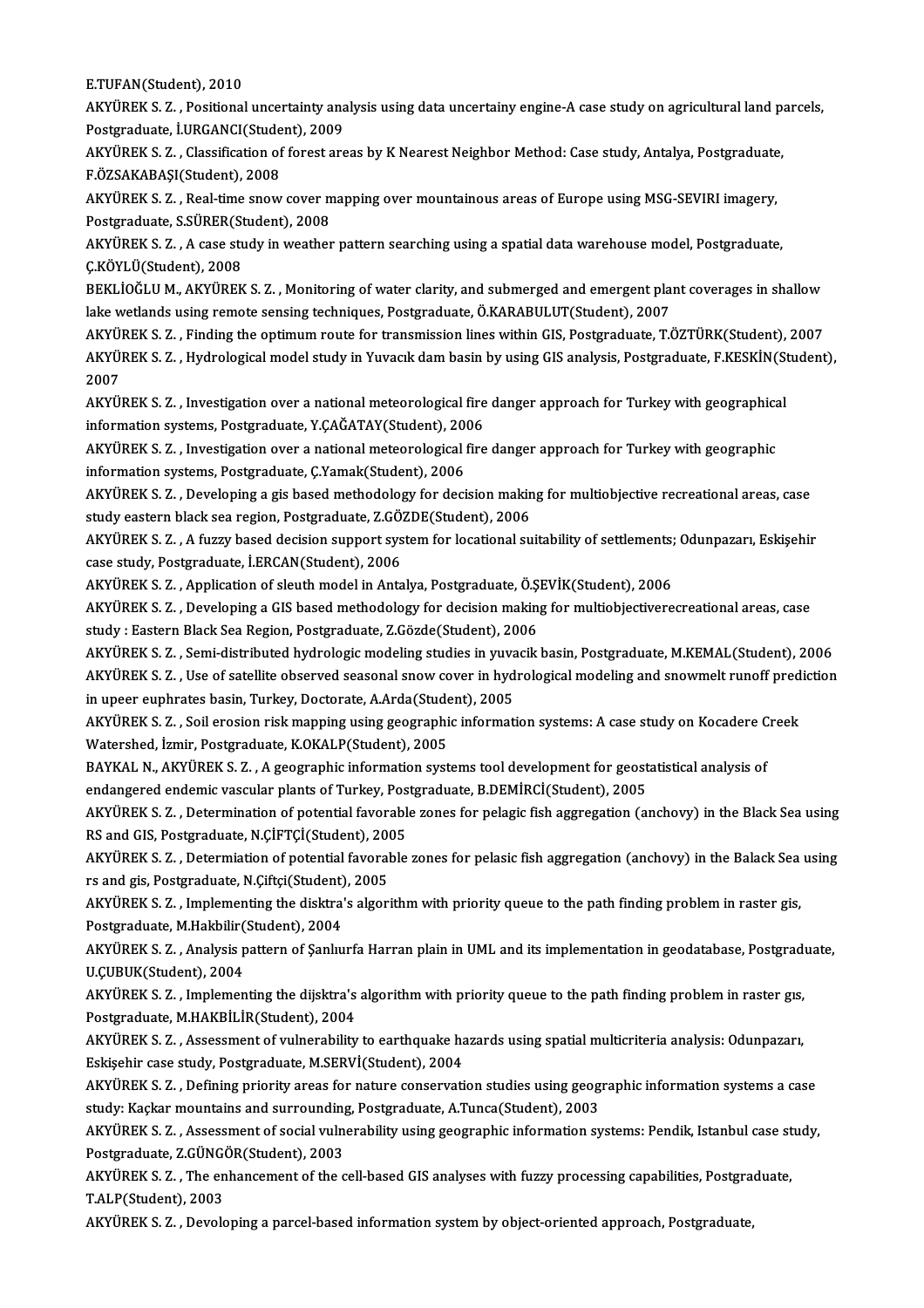E.TUFAN(Student),2003

E.TUFAN(Student), 2003<br>AKYÜREK S. Z. , A methodology for digital elevation model uncertainty evaluation: Uncertainty propagation in flood<br>invadation modeling Pestanadusta M.Y.U.MAZ(Student), 2002 E.TUFAN(Student), 2003<br>AKYÜREK S. Z. , A methodology for digital elevation model unce<br>inundation modeling, Postgraduate, M.YILMAZ(Student), 2003<br>AKYÜREK S. Z., CIS based spatial model for vildfine simulation AKYÜREK S. Z. , A methodology for digital elevation model uncertainty evaluation: Uncertainty propagation in flood<br>inundation modeling, Postgraduate, M.YILMAZ(Student), 2003<br>AKYÜREK S. Z. , GIS-based spatial model for wild

inund:<br>AKYÜ<br>2003<br>AKYÜ AKYÜREK S. Z. , GIS-based spatial model for wildfire simulation: Marmaris-Çetibeli fire, Postgraduate, E.TAŞI<br>2003<br>AKYÜREK S. Z. , Development of GIS-based national hydrography dataset, Sub-basin boundaries, and water<br>qual

2003<br>AKYÜREK S. Z. , Development of GIS-based national hydrography dataset, Sub-basin boundaries, and water quality/quantity data analysis system for Turkey, Postgraduate, S.GİRGİN(Student), 2003

AKYÜREK S. Z. , Defining priority areas for nature conservation studies using geographic information sytems a case<br>study: Kaçkar mountains and surrounding, Postgraduate, A.TUNCA(Student), 2003 AKYÜREK S. Z. , Defining priority areas for nature conservation studies using geographic information sytems a cas<br>study: Kaçkar mountains and surrounding, Postgraduate, A.TUNCA(Student), 2003<br>AKYÜREK S. Z. , KÜÇÜKPEHLİVAN

study: Kaçkar mountains and surrounce<br>AKYÜREK S. Z. , KÜÇÜKPEHLİVAN T., D<br>Postgraduate, E.Tufan(Student), 2003<br>AKYÜPEK S. Z., The Bele of real time k AKYÜREK S. Z. , KÜÇÜKPEHLİVAN T., Developing a parcel-based information system by object-oriented approach,<br>Postgraduate, E.Tufan(Student), 2003<br>AKYÜREK S. Z. , The Role of real time kinematic global positioning technique

Postgraduate, E.Tufan(Student), 2003<br>AKYÜREK S. Z. , The Role of real time kinematic global positioning technique in Turkish cadastral activities, Postgraduate,<br>A.İLKER(Student), 2002 AKYÜREK S. Z. , The Role of real time kinematic global positioning technique in Turkish cadastral activities, Postgraduate<br>A.İLKER(Student), 2002<br>AKYÜREK S. Z. , Analysing flood vulnerable areas with multicriteria evaluati

A.İLKER(Student), 2002<br>AKYÜREK S. Z. , Analysing flood vulnerable areas with multicriteria evaluation., Postgraduate, G.YALÇIN(Student), 2002<br>AKYÜREK S. Z. , TUNCEL S. G. , Integration of geographic information systems wit AKYÜREK S. Z. , Analysing flood vulnerable areas with multicriteria<br>AKYÜREK S. Z. , TUNCEL S. G. , Integration of geographic information<br>case study on Çamlı dam, Postgraduate, E.ESENGİN(Student), 2002<br>AKYÜREK S. Z. , CBS a AKYÜREK S. Z. , TUNCEL S. G. , Integration of geographic information systems with environmental impact assessment: A case study on Çamlı dam, Postgraduate, E.ESENGİN(Student), 2002<br>AKYÜREK S. Z. , GPS and DGPS error source case study on Çamlı dam, Postgraduate, E.ESENGİN(Student), 2002

AKYÜREK S. Z. , GPS and DGPS error sources and developing a DGPS post processing software, Postg<br>M.OCAK(Student), 2001<br>AKYÜREK S. Z. , Multimedia and internet mapping for METU, Postgraduate, M.ÜSTÜN(Student), 2000<br>AKYÜREK

AKYÜREK S. Z., A Hierarchical classification of landsat TM imagery for land cover mapping, Postgraduate,<br>M.AVCI(Student), 2000 AKYÜREK S. Z. , Multime<br>AKYÜREK S. Z. , A Hieraı<br>M.AVCI(Student), 2000

### **Jury Memberships**

**Jury Memberships**<br>Appointment Academic Staff, Appointment Academic Staff, Orta Doğu Teknik Üniversitesi, January, 2020<br>August Rarlar Valsi Arasturma Tesvik Ödülü, Orta Doğu Teknik Üniversitesi, Santamber, 2019 Jary Trommorumpu<br>Appointment Academic Staff, Appointment Academic Staff, Orta Doğu Teknik Üniversitesi, Janu<br>Award, Parlar Vakfi Araştırma Teşvik Ödülü, Orta Doğu Teknik Üniversitesi, September, 2019<br>Assesiste Brefessor Ev Appointment Academic Staff, Appointment Academic Staff, Orta Doğu Teknik Üniversitesi,<br>Award, Parlar Vakfi Araştırma Teşvik Ödülü, Orta Doğu Teknik Üniversitesi, September, 2<br>Associate Professor Exam, Associate Professor E Award, Parlar Vakfi Araştırma Teşvik Ödülü, Orta Doğu Teknik Üniversitesi, September, 2019<br>Associate Professor Exam, Associate Professor Exam, Orta Doğu Teknik Üniv., July, 2019<br>Appointment Academic Staff, Appointment Acad

Associate Professor Exam, Associate Professor Exam, Orta Doğu Teknik Üniv., July, 2019<br>Appointment Academic Staff, Appointment Academic Staff, Middle East Technical University, January, 2019<br>PhD Thesis Monitoring Committee Appointment Aca<br>PhD Thesis Monit<br>December, 2018<br>Assasiate Profess PhD Thesis Monitoring Committee Member, PhD Thesis Monitoring Committee Member, Orta Doğu<br>December, 2018<br>Associate Professor Exam, Associate Professor Exam, Orta Doğu Teknik Üniversitesi, August, 2018<br>Associate Professor E

December, 2018<br>Associate Professor Exam, Associate Professor Exam, Orta Doğu Teknik Üniversitesi, August, 2018

Associate Professor Exam, Associate Professor Exam, Orta Doğu Teknik Üniversitesi, June, 2018

PhD Thesis Monitoring Committee Member, PhD Thesis Monitoring Committee Member, Orta Doğu Teknik Üniversitesi,<br>June, 2018

#### Articles Published in Journals That Entered SCI, SSCI and AHCI Indexes

rticles Published in Journals That Entered SCI, SSCI and AHCI Indexes<br>I. A machine learning-based accuracy enhancement on EUMETSAT H-SAF H35 effective snow-covered<br>area product A machine lea<br>area product<br><sup>Kutor S.</sup> Bolat l A machine learning-based ac<br>area product<br>Kuter S., Bolat K., AKYÜREK S. Z.<br>Bomete Sensing of Environment area product<br>Kuter S., Bolat K., AKYÜREK S. Z.<br>Remote Sensing of Environment, vol.272, 2022 (Journal Indexed in SCI)

II. Increased Water Abstraction and Climate Change Have Substantial Effect on Morphometry, Salinity, and Biotic Communities in Lakes: Examples fromthe Semi-Arid Burdur Basin (Turkey) Increased Water Abstraction and Climate Change Have Substantial Effect on Morphometry, Salinity<br>and Biotic Communities in Lakes: Examples from the Semi-Arid Burdur Basin (Turkey)<br>Colak M. A. , Oztas B., ÖZGENCİL İ. K. , So and Biotic Communitie<br>Colak M. A. , Oztas B., ÖZG<br>TAVŞANOĞLU Ü. N. , et al.<br>WATEP .val 14, po 8, 2023 Colak M. A. , Oztas B., ÖZGENCİL İ. K. , Soyluer M., Ko<br>TAVŞANOĞLU Ü. N. , et al.<br>WATER, vol.14, no.8, 2022 (Journal Indexed in SCI)<br>Pesadal shanges in siye, salinity, waterhinde

TAVŞANOĞLU Ü. N. , et al.<br>WATER, vol.14, no.8, 2022 (Journal Indexed in SCI)<br>III. Decadal changes in size, salinity, waterbirds, and fish in lakes of the Konya Closed Basin, Turkey,<br>2000 cisted with climate change and WATER, vol.14, no.8, 2022 (Journal Indexed in SCI)<br>Decadal changes in size, salinity, waterbirds, and fish in lakes of the Konya Close<br>associated with climate change and increasing water abstraction for agriculture<br><sup>Vilmaz</sup> Decadal changes in size, salinity, waterbirds, and fish in lakes of the Konya Closed Basin, Turkey<br>associated with climate change and increasing water abstraction for agriculture<br>Yilmaz G., Colak M. A. , Özgencil I. K. , M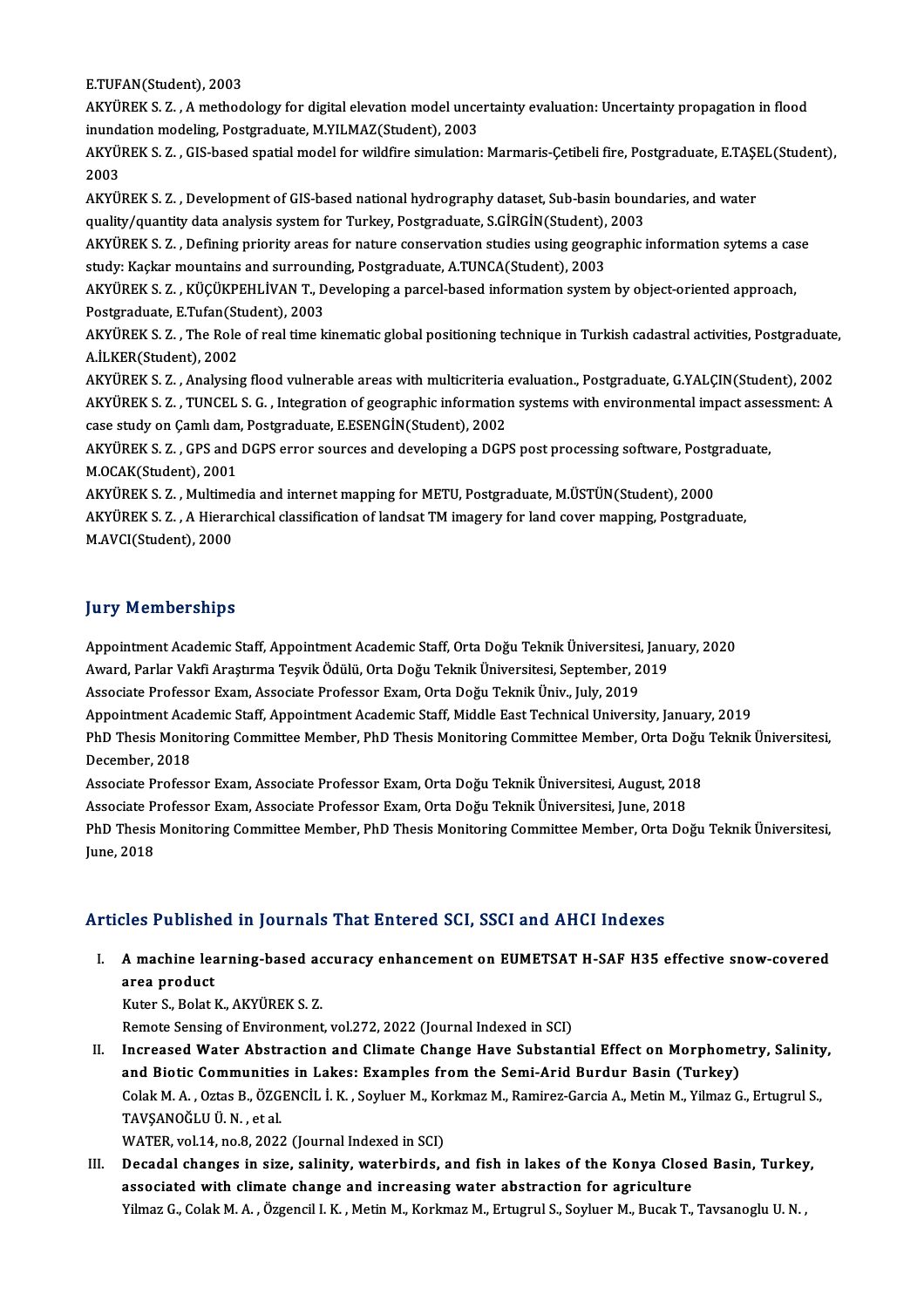Özkan K, et al. Özkan K., et al.<br>INLAND WATERS, vol.11, no.4, pp.538-555, 2021 (Journal Indexed in SCI)<br>Quantifying spow water equivalent using terrestrial ground penet

IV. Quantifying snowwater equivalent using terrestrial ground penetrating radar and unmanned aerial **INLAND WATERS, vol.11, no<br>Quantifying snow water &<br>vehicle photogrammetry**<br>vildig S. A*V*VÜDEV S. 7. Binl Yildiz S., AKYÜREK S. Z., Binley A.

Hydrological Processes, vol.35, no.5, 2021 (Journal Indexed in SCI)

# Yildiz S., AKYÜREK S. Z. , Binley A.<br>Hydrological Processes, vol.35, no.5, 2021 (Journal Indexed in SCI)<br>V. WRF-Hydro Model Application in a Data-Scarce, Small and Topographically Steep Catchment in<br>Sameun Turkey Hydrological Proce<br>WRF-Hydro Mod<br>Samsun, Turkey<br>Orkeye A Algurel

WRF-Hydro Model<br>Samsun, Turkey<br>Ozkaya A., Akyurek Z.<br>ARARIAN JOURNAL E

Samsun, Turkey<br>Ozkaya A., Akyurek Z.<br>ARABIAN JOURNAL FOR SCIENCE AND ENGINEERING, vol.45, no.5, pp.3781-3798, 2020 (Journal Indexed in SCI)<br>A. multi-technique annreach to determine temperal and enetial warishility of groun

Ozkaya A., Akyurek Z.<br>ARABIAN JOURNAL FOR SCIENCE AND ENGINEERING, vol.45, no.5, pp.3781-3798, 2020 (Journal Indexed in SCI<br>VI. A multi-technique approach to determine temporal and spatial variability of groundwater-st ARABIAN JOURNA<br>A multi-techniqu<br>water exchange<br>Komk K-YU MAZ A multi-technique approach to determin<br>water exchange<br>Koruk K., YILMAZ K. K. , Akyurek Z., Binley A.<br>HYDBOLOCICAL PROCESSES val 24, no 11, n

- water exchange<br>Koruk K., YILMAZ K. K. , Akyurek Z., Binley A.<br>HYDROLOGICAL PROCESSES, vol.34, no.11, pp.2612-2627, 2020 (Journal Indexed in SCI)<br>Evolusting the use of biss serrested rader reinfell date in three fleed syent
- Koruk K., YILMAZ K. K. , Akyurek Z., Binley A.<br>HYDROLOGICAL PROCESSES, vol.34, no.11, pp.2612-2627, 2020 (Journal Indexed in SCI)<br>VII. Evaluating the use of bias-corrected radar rainfall data in three flood events in S HYDROLOGICAL PRO<br>**Evaluating the use**<br>Ozkaya A., Akyurek Z.<br>Natural Harards val S Evaluating the use of bias-corrected radar rainfall data in three<br>Ozkaya A., Akyurek Z.<br>Natural Hazards, vol.98, no.2, pp.643-674, 2019 (Journal Indexed in SCI)<br>Haing coomic noy noutron probos in volidating satellite soil

## Ozkaya A., Akyurek Z.<br>Natural Hazards, vol.98, no.2, pp.643-674, 2019 (Journal Indexed in SCI)<br>VIII. Using cosmic-ray neutron probes in validating satellite soil moisture products and land surface<br>models Natural<br>Using co<br>models<br>Duygu M Using cosmic-ray neut<br>models<br>Duygu M. B., Akyürek Z.<br>Water (Suitrerland), vol

models<br>Duygu M. B. , Akyürek Z.<br>Water (Switzerland), vol.11, no.7, 2019 (Journal Indexed in SCI)<br>Betrieval of frastianal snow severed area from MODIS de

## Duygu M. B., Akyürek Z.<br>Water (Switzerland), vol.11, no.7, 2019 (Journal Indexed in SCI)<br>IX. Retrieval of fractional snow covered area from MODIS data by multivariate adaptive regression<br>splines Water (<mark>)</mark><br>Retriev<br>splines<br><sup>VUTED</sup> 9 splines<br>KUTER S., AKYÜREK S. Z. , Weber G.<br>REMOTE SENSING OF ENVIRONMENT, vol.205, pp.236-252, 2018 (Journal Indexed in SCI)<br>A new annreach to evoluate the MODIS annual NBB product (MOD17A2) using f

KUTERS.,AKYÜREKS.Z. ,WeberG.

## X. A new approach to evaluate the MODIS annual NPP product (MOD17A3) using forest field data from<br>Turkev REMOTE<br>**A** new a<br>Turkey Turkey<br>Gulbeyaz O., Bond-Lamberty B., Akyurek Z., West T. O.<br>INTERNATIONAL JOURNAL OF REMOTE SENSING, vol.39, no.8, pp.2560-2578, 2018 (Journal Indexed in SCI)<br>A progressive enproash for prosessing satellite data by eperat

GulbeyazO.,Bond-LambertyB.,AkyurekZ.,WestT.O.

Gulbeyaz O., Bond-Lamberty B., Akyurek Z., West T. O.<br>INTERNATIONAL JOURNAL OF REMOTE SENSING, vol.39, no.8, pp.2560-2578, 2018 (Jou:<br>XI. A progressive approach for processing satellite data by operational research<br>VUTER S INTERNATIONAL JOURNAL OF 1<br>A progressive approach for<br>KUTER S., Weber G., Akyurek Z.<br>OPERATIONAL PESEARCH vel 1 A progressive approach for processing satellite data by operational rese:<br>KUTER S., Weber G., Akyurek Z.<br>OPERATIONAL RESEARCH, vol.17, no.2, pp.371-393, 2017 (Journal Indexed in SCI)<br>Climate change impects on extreme preci

## KUTER S., Weber G., Akyurek Z.<br>OPERATIONAL RESEARCH, vol.17, no.2, pp.371-393, 2017 (Journal Indexed in SCI)<br>XII. Climate change impacts on extreme precipitation of water supply area in Istanbul: use of ensemble<br>climate mo OPERATIONAL RESEARCH, vol.17, no.2, pp.371-393, 201<br>Climate change impacts on extreme precipitation of<br>climate modelling and geo-statistical downscaling<br>Kana E. Väsel L. Almunak 7 Climate change impacts<br>climate modelling and ge<br>Kara F., Yücel İ., Akyurek Z.<br>HYDROLOCICAL SCIENCES Kara F., Yücel İ., Akyurek Z.

climate modelling and geo-statistical downscaling<br>Kara F., Yücel İ., Akyurek Z.<br>HYDROLOGICAL SCIENCES JOURNAL-JOURNAL DES SCIENCES HYDROLOGIQUES, vol.61, pp.2481-2495, 2016<br>(Journal Indexed in SCI) HYDROLOGICAL SCIENCES JOURNAL-JOURNAL DES SCIENCES HYDROLOGIQUES, vol.61, pp.2481-2495, 2016<br>(Journal Indexed in SCI)<br>XIII. Inversion of top of atmospheric reflectance values by conic multivariate adaptive regression splin

(Journal Indexed in SCI)<br>Inversion of top of atmospheric refle<br>KUTER S., Weber G., Akyurek Z., Ozmen A.<br>INVERSE PROPLEMS IN SCIENCE AND EN Inversion of top of atmospheric reflectance values by conic multivariate adaptive regression spli<br>KUTER S., Weber G., Akyurek Z., Ozmen A.<br>INVERSE PROBLEMS IN SCIENCE AND ENGINEERING, vol.23, no.4, pp.651-669, 2015 (Journa

## KUTER S., Weber G., Akyurek Z., Ozmen A.<br>INVERSE PROBLEMS IN SCIENCE AND ENGINEERING, vol.23, no.4, pp.651-669, 2015 (Journal Indexed in SCI)<br>XIV. Object Based Classification of Multi temporal Images for Agricultural C **INVERSE PROE<br>Object Based<br>Plain Turkey<br>ÖZDAPICLOK /** Object Based Classification<br>Plain Turkey<br>ÖZDARICI OK A., AKYÜREK S. Z.<br>ISPPS - International Archives o

Plain Turkey<br>ÖZDARICI OK A., AKYÜREK S. Z.<br>ISPRS - International Archives of the Photogrammetry, Remote Sensing and Spatial Information Sciences, vol.7,<br>nn 127,122, 2014 (Journal Indeved in SCI Evnanded) ÖZDARICI OK A., AKYÜREK S. Z.<br>ISPRS - International Archives of the Photogrammetry<br>pp.127-132, 2014 (Journal Indexed in SCI Expanded)<br>Companison of regression and kriging techniqu ISPRS - International Archives of the Photogrammetry, Remote Sensing and Spatial Information Sciences, vol.7,<br>pp.127-132, 2014 (Journal Indexed in SCI Expanded)<br>XV. Comparison of regression and kriging techniques for mappi

# pp.127-132, 2014 (Journal Indexed in SCI Expanded)<br>Comparison of regression and kriging techniqu<br>Turkey<br>Bostan P. A. , Heuvelink G. B. M. , AKYÜREK S. Z. Comparison of regression and kriging tec.<br>Turkey<br>Bostan P. A. , Heuvelink G. B. M. , AKYÜREK S. Z.<br>INTERNATIONAL JOURNAL OF ARRUED FARTH

Turkey<br>Bostan P. A. , Heuvelink G. B. M. , AKYÜREK S. Z.<br>INTERNATIONAL JOURNAL OF APPLIED EARTH OBSERVATION AND GEOINFORMATION, vol.19, pp.115-126, 2012 Bostan P. A. , Heuvelink C<br>INTERNATIONAL JOURN.<br>(Journal Indexed in SCI)

XVI. A segment-based approach to classify agricultural lands by usingmulti-temporal optical and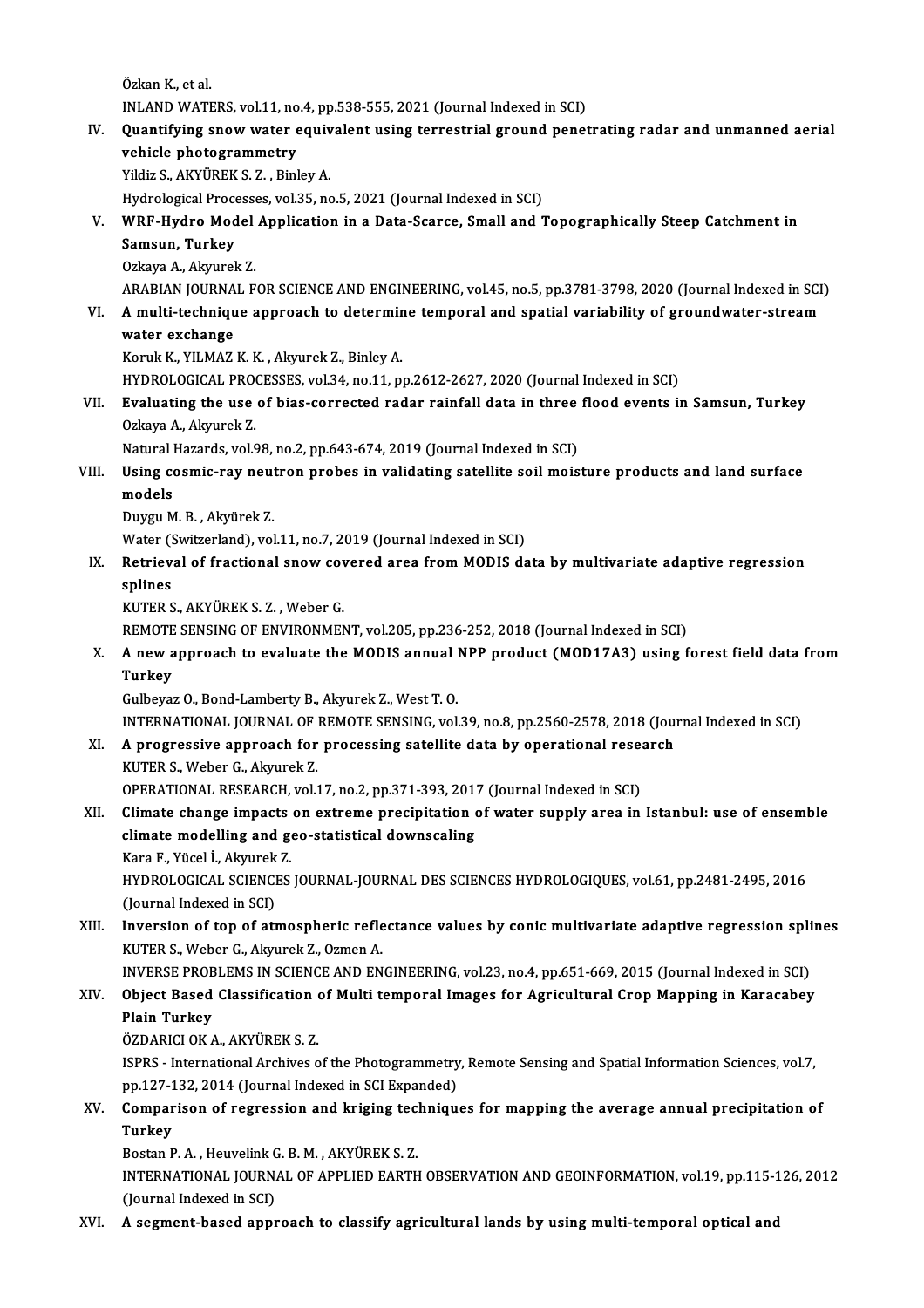microwave data OkA.O. ,AkyurekZ. INTERNATIONAL JOURNAL OF REMOTE SENSING, vol.33, no.22, pp.7184-7204, 2012 (Journal Indexed in SCI) Ok A. O. , Akyurek Z.<br>INTERNATIONAL JOURNAL OF REMOTE SENSING, vol.33, no.22, pp.7184-7204, 2012 (Journal Indexed in SCI)<br>XVII. Investigation of the snow-cover dynamics in the Upper Euphrates Basin of Turkey using remotely INTERNATIONAL JOURNAL OF REMOTE SENSING, vol.33, no.22, pp.7<br>Investigation of the snow-cover dynamics in the Upper Euph<br>sensed snow-cover products and hydrometeorological data<br>AKVIDEK S. 7. Surer S. Beser O Investigation of the snow-cov<br>sensed snow-cover products<br>AKYÜREK S. Z. , Surer S., Beser O.<br>HYDROLOCICAL BROCESSES .vol. sensed snow-cover products and hydrometeorological data<br>AKYÜREK S. Z. , Surer S., Beser O.<br>HYDROLOGICAL PROCESSES, vol.25, no.23, pp.3637-3648, 2011 (Journal Indexed in SCI)<br>Euggy model tuning using simulated annealing AKYÜREK S. Z. , Surer S., Beser O.<br>HYDROLOGICAL PROCESSES, vol.25, no.23, pp.3637-3<br>XVIII. Fuzzy model tuning using simulated annealing<br>Yanar T. A. . AKYÜREK S. Z. HYDROLOGICAL PROCESSE<br>Fuzzy model tuning usin<br>Yanar T.A., AKYÜREK S.Z.<br>EYBERT SYSTEMS WITH AL Fuzzy model tuning using simulated annealing<br>Yanar T. A. , AKYÜREK S. Z.<br>EXPERT SYSTEMS WITH APPLICATIONS, vol.38, no.7, pp.8159-8169, 2011 (Journal Indexed in SCI)<br>Automatic training site soloction for agricultural aron c Yanar T. A. , AKYÜREK S. Z.<br>EXPERT SYSTEMS WITH APPLICATIONS, vol.38, no.7, pp.8159-8169, 2011 (Journal Indexed in SCI)<br>XIX. Automatic training site selection for agricultural crop classification A case study on Karaca EXPERT<br><mark>Automa</mark><br>Turkey<br>ÖZDAPI Automatic training site selectricity<br>Turkey<br>ÖZDARICI OK A., AKYÜREK S. Z.<br>International Archives of the Ph Turkey<br>ÖZDARICI OK A., AKYÜREK S. Z.<br>International Archives of the Photogrammetry, Remote Sensing and Spatial Information Sciences - ISPRS Archives,<br>Vel 38, pp.221, 226, 2011 (Journal Indoved in SCI Eynanded). ÖZDARICI OK A., AKYÜREK S. Z.<br>International Archives of the Photogrammetry, Remote Sensi<br>vol.38, pp.221-226, 2011 (Journal Indexed in SCI Expanded)<br>Fyolusting the utility of the ANSA blanded anow sever International Archives of the Photogrammetry, Remote Sensing and Spatial Information Sciences - ISPRS Archives<br>vol.38, pp.221-226, 2011 (Journal Indexed in SCI Expanded)<br>XX. Evaluating the utility of the ANSA blended snow vol.38, pp.221-226, 2011 (Journal Indexed in SCI Expanded)<br>Evaluating the utility of the ANSA blended snow cover product in the mountains of eastern Turkey<br>AKYÜREK S. Z. , Hall D. K. , Riggs G. A. , ŞENSOY ŞORMAN A. Evaluating the utility of the ANSA blended snow cover product in the mountains of eastern Turke<br>AKYÜREK S. Z. , Hall D. K. , Riggs G. A. , ŞENSOY ŞORMAN A.<br>INTERNATIONAL JOURNAL OF REMOTE SENSING, vol.31, no.14, pp.3727-37 AKYÜREK S. Z., Hall D. K., Riggs G. A., ŞENSOY ŞORMAN A.<br>INTERNATIONAL JOURNAL OF REMOTE SENSING, vol.31, no.14, pp.3727-3744, 2010 (Journal Indexed in SCI<br>XXI. Identification and mapping of submerged plants in a shallow l INTERNATIONAL JOURNAL OF REMOTE SEN<br>Identification and mapping of submerg<br>Dogan O. K. , AKYÜREK S. Z. , BEKLİOĞLU M.<br>JOURNAL OF ENVIRONMENTAL MANACEME Identification and mapping of submerged plants in a shallow lake using quickbird satellite dat:<br>Dogan O. K. , AKYÜREK S. Z. , BEKLİOĞLU M.<br>JOURNAL OF ENVIRONMENTAL MANAGEMENT, vol.90, no.7, pp.2138-2143, 2009 (Journal Inde Dogan O. K., AKYÜREK S. Z., BEKLİOĞLU M.<br>JOURNAL OF ENVIRONMENTAL MANAGEMENT, vol.90, no.7, pp.2138-2143, 2009 (Journal Indexed in SCI)<br>XXII. Modelling and forecasting snowmelt runoff process using the HBV model in the eas JOURNAL OF ENVIRONMENTAL MANAGEMENT, vol.90, no.7, pp.2138-2143, 2009 (Journal Indexed in SCI) ŞORMANA.A. ,ŞENSOYŞORMANA.,TekeliA.E. ,SormanA.U. ,AkyurekZ. Turkey<br>ŞORMAN A. A. , ŞENSOY ŞORMAN A., Tekeli A. E. , Sorman A. U. , Akyurek Z.<br>HYDROLOGICAL PROCESSES, vol.23, no.7, pp.1031-1040, 2009 (Journal Indexed in SCI)<br>Modeling the temporal veriation in spow sover area on sub b SORMAN A. A. , SENSOY SORMAN A., Tekeli A. E. , Sorman A. U. , Akyurek Z.<br>HYDROLOGICAL PROCESSES, vol.23, no.7, pp.1031-1040, 2009 (Journal Indexed in SCI)<br>XXIII. Modeling the temporal variation in snow cover area on sub b HYDROLOGICAL PROCESSES, v<br>Modeling the temporal vari<br>snowmelt runoff in Turkey<br>TEVELLA E AVVÜDEVS 7 S Modeling the temporal variation in snow cover area on sub basin scale<br>snowmelt runoff in Turkey<br>TEKELİ A. E. , AKYÜREK S. Z. , ŞENSOY ŞORMAN A., ŞORMAN A. A. , ŞORMAN A. Ü.<br>Hydrologisel Ssiones Journal vel 50, np 669, 692, snowmelt runoff in Turkey<br>TEKELİ A. E. , AKYÜREK S. Z. , ŞENSOY ŞORMAN A., ŞORMAN A. A. , ŞORMAN A. Ü.<br>Hydrological Science Journal, vol.50, pp.669-682, 2009 (Journal Indexed in SCI Expanded)<br>Commontary on componison of MO TEKELİ A. E. , AKYÜREK S. Z. , ŞENSOY ŞORMAN A., ŞORMAN A. A. , ŞORMAN A. Ü.<br>Hydrological Science Journal, vol.50, pp.669-682, 2009 (Journal Indexed in SCI Expanded)<br>XXIV. Commentary on comparison of MODIS snow cover and a Hydrological Science Journal, vol.50, pp.669-6<br>Commentary on comparison of MODIS sn<br>over the mountainous terrain of Turkey<br>SOPMAN A IL ARYUDERS 7 SENSOV SOPM ŞORMAN A. Ü., AKYÜREK S. Z., ŞENSOY ŞORMAN A., ŞORMAN A. A., TEKELİ A. E. over the mountainous terrain of Turkey<br>ŞORMAN A. Ü. , AKYÜREK S. Z. , ŞENSOY ŞORMAN A., ŞORMAN A. A. , TEKELİ A. E.<br>Hydrology and Earth System Sciences, vol.11, pp.1353-1360, 2007 (Journal Indexed in SCI Expanded)<br>The enha \$0RMAN A. Ü. , AKYÜREK S. Z. , \$ENSOY \$0RMAN A., \$0RMAN A. A. , TEKELİ A. E.<br>Hydrology and Earth System Sciences, vol.11, pp.1353-1360, 2007 (Journal Indexed in SCI Exp<br>XXV. The enhancement of the cell-based GIS analyses w Hydrology and Earth<br><mark>The enhancement</mark><br>Yanar T., Akyurek Z.<br>INFOPMATION SCIE The enhancement of the cell-based GIS analyses with fuzzy processing capal<br>Yanar T., Akyurek Z.<br>INFORMATION SCIENCES, vol.176, no.8, pp.1067-1085, 2006 (Journal Indexed in SCI)<br>Acaunacy assessment of MODIS daily anaw albed Yanar T., Akyurek Z.<br>INFORMATION SCIENCES, vol.176, no.8, pp.1067-1085, 2006 (Journal Indexed in SCI)<br>XXVI. Accuracy assessment of MODIS daily snow albedo retrievals with in situ measurements in Karasu<br>basin, Turkey INFORMATION SCIENCES, vol.176, no.8, pp.1067-1085, 2006 (Journal Indexed in SCI) Tekeli A., Sensoy A., Sorman A., Akyurek Z., Sorman U. HYDROLOGICAL PROCESSES, vol.20, no.4, pp.705-721, 2006 (Journal Indexed in SCI) Tekeli A., Sensoy A., Sorman A., Akyurek Z., Sorman U.<br>HYDROLOGICAL PROCESSES, vol.20, no.4, pp.705-721, 2006 (Journal Indexed in SCI)<br>XXVII. Using MODIS snow cover maps in modeling snowmelt runoff process in the eastern p HYDROLOGICAL PROCESSES, vol.20, no.4, pp.705-721<br>Using MODIS snow cover maps in modeling sno<br>Tekeli A., Akyurek Z., Sorman A., Sensoy A., Sorman A.<br>PEMOTE SENSING OF ENVIRONMENT vol.07, no.2, no Using MODIS snow cover maps in modeling snowmelt runoff process in the eastern<br>Tekeli A., Akyurek Z., Sorman A., Sensoy A., Sorman A.<br>REMOTE SENSING OF ENVIRONMENT, vol.97, no.2, pp.216-230, 2005 (Journal Indexed in SCI)<br>D

- Tekeli A., Akyurek Z., Sorman A., Sensoy A., Sorman A.<br>REMOTE SENSING OF ENVIRONMENT, vol.97, no.2, pp.216-230, 2005 (Journal Indexed in SCI)<br>XXVIII. Determination of soil hydraulic properties using pedotransfer functi REMOTE SENSING OF ENVIRONMENT, vol.97, no.2, pp.216-230, 2005 (Journal Indexed in SCI)<br>Determination of soil hydraulic properties using pedotransfer functions in a semi-arid bas<br>TOMBUL M., AKYÜREK S. Z. , ŞORMAN A. Ü.<br>HYDR Determination of soil hydraulic properties using pedotransfer functions in a semi-arid bas<br>TOMBUL M., AKYÜREK S. Z. , ŞORMAN A. Ü.<br>HYDROLOGY AND EARTH SYSTEM SCIENCES, vol.8, no.6, pp.1200-1209, 2004 (Journal Indexed in SC TOMBUL M., AKYÜREK S. Z. , ŞORMAN A. Ü.<br>HYDROLOGY AND EARTH SYSTEM SCIENCES, vol.8, no.6, pp.1200-1209, 2004 (Journal Indexed in SCI)<br>XXIX. Monitoring the Snow covered Areas from NOAA AVHRR images in the Eastern Part of Tu
- HYDROLOGY AND EARTH SYS<br>Monitoring the Snow cover<br>AKYÜREK S. Z. , ŞORMAN A. Ü.<br>Hydnologiaal Sciances Journal Monitoring the Snow covered Areas from NOAA AVHRR images in the Eastern P:<br>AKYÜREK S. Z. , ŞORMAN A. Ü.<br>Hydrological Sciences Journal, vol.47, pp.243-252, 2002 (Journal Indexed in SCI Expanded)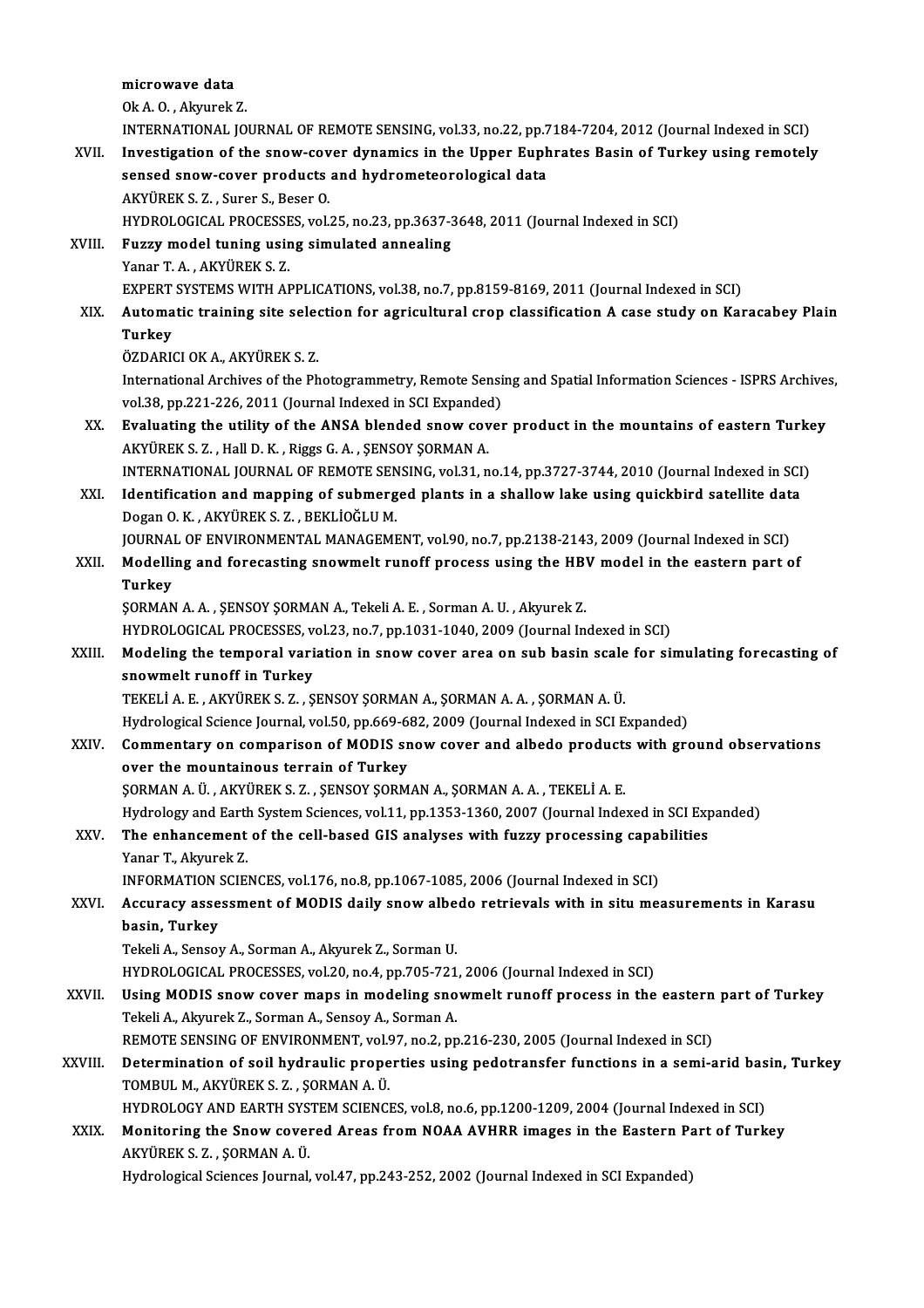### Articles Published in Other Journals

rticles Published in Other Journals<br>I. Salinization Increase due to Climate Change Will Have Substantial Negative Effects on Inland Waters:<br>A Call for Multifoested Bessarsh at the Legal and Clabel Seale Steed Published in Stater Journals<br>Salinization Increase due to Climate Change Will Have Substan<br>A Call for Multifaceted Research at the Local and Global Scale Jeppesen E., Özkan K., Akyürek Z., Beklioğlu M.<br>The Innovation, vol.1, no.2, 2020 (Journal Indexed in ESCI) A Call for Multifaceted Research at the Local and Global Scale Jeppesen E., Özkan K., Akyürek Z., Beklioğlu M.<br>The Innovation, vol.1, no.2, 2020 (Journal Indexed in ESCI)<br>II. Special issue on remote sensing of snow and its applications<br>Arelan A.N., Akrünek Z. The Innovation, vol.1, nc<br>Special issue on remo<br>Arslan A. N. , Akyürek Z.<br>Ceossionees (Suitrerlan Special issue on remote sensing of snow and its applications<br>Arslan A. N. , Akyürek Z.<br>Geosciences (Switzerland), vol.9, no.6, 2019 (Refereed Journals of Other Institutions)<br>Cross Country Assessment of H. SAE Snow Products Arslan A. N. , Akyürek Z.<br>Geosciences (Switzerland), vol.9, no.6, 2019 (Refereed Journals of Other Institutions)<br>III. Cross-Country Assessment of H-SAF Snow Products by Sentinel-2 Imagery Validated against In-Situ<br>Observat Geosciences (Switzerland), vol.9, no.6, 2019 (I<br>Cross-Country Assessment of H-SAF Sno<br>Observations and Webcam Photography<br>Piarri C. Tanis C. M., KUTER S. Simeel: P. Pugs

Cross-Country Assessment of H-SAF Snow Products by Sentinel-2 Imagery Validated against In-9<br>Observations and Webcam Photography<br>Piazzi G., Tanis C. M. , KUTER S., Simsek B., Puca S., Toniazzo A., Takala M., Akyurek Z., Ga Observations and Webcam Photography<br>Piazzi G., Tanis C. M. , KUTER S., Simsek B., Puca S., Toniazzo A., Takala M., Akyurek Z., Gabellani S., Arslan A. N.<br>GEOSCIENCES, vol.9, no.3, 2019 (Journal Indexed in ESCI) Piazzi G., Tanis C. M. , KUTER S., Simsek B., Puca S., Toniazzo A., Takala M., Akyurek Z., Gabellani S., Arslan A. N.<br>GEOSCIENCES, vol.9, no.3, 2019 (Journal Indexed in ESCI)<br>IV. Dynamic and context based interoperability

- GEOSCIENCES, vol.9, no.3, 2019 (Journal Indexe<br>Dynamic and context based interoperabili<br>TUFAN E., OĞUZTÜZÜN M. H. S. , AKYÜREK S. Z.<br>Journal of the Urban and Begional Information Dynamic and context based interoperability to support infrastructure management in municipa<br>TUFAN E., OĞUZTÜZÜN M. H. S. , AKYÜREK S. Z.<br>Journal of the Urban and Regional Information Systems Association, vol.26, no.2, pp.3 TUFAN E., OĞUZTÜZÜN M. H. S. , AKYÜREK S. Z.<br>Journal of the Urban and Regional Information Systems Association, vol.26, no.2, pp.33-49, 2015 (Refereed<br>Journals of Other Institutions) Journal of the Urban and Regional Information Systems Association, vol.26, no.2, pp.33-49, 2015 (Referoption J<br>Journals of Other Institutions)<br>V. Dynamic and context-based GIS interoperability to support infrastructure man
- Journals of Othe<br>Dynamic and c<br>municipalities<br>Emreh T. Arviu Dynamic and context-based GIS interoper<br>municipalities<br>Emrah T., AKYÜREK S. Z. , OĞUZTÜZÜN M. H. S.<br>URISA Journal val 26 no 2 nn 22 50 2015 (Re

municipalities<br>Emrah T., AKYÜREK S. Z. , OĞUZTÜZÜN M. H. S.<br>URISA Journal, vol.26, no.2, pp.33-50, 2015 (Refereed Journals of Other Institutions)

### Books&Book Chapters

I. An alternative method for snow cover mapping on satellite images by modern applied mathematics KUTERS.,AKYÜREKS.Z. ,KUTERN.,WEBERG.W. An alternative method for snow cover mapping on satellite images by modern applied mathematical Murrent Republic<br>KUTER S., AKYÜREK S. Z. , KUTER N., WEBER G. W.<br>in: Modeling, Dynamics, Optimization and Bioeconomics II, Spr KUTER S., AKYÜREK S. Z. , KUTER N., WEBER G. W.<br>in: Modeling, Dynamics, Optimization and Bioeconomics II, Springer Proceedings in N<br>Pinto and D. Zilberman, Editor, Springer International Publishing, pp.267-292, 2017

# rmw and D. Zhoerman, Editor, Springer international Publishing, pp.267-2<br>Refereed Congress / Symposium Publications in Proceedings

- efereed Congress / Symposium Publications i<br>I. Web-based Hydrological Modelling Hidro-ODTU<br>Karaman C. Alwänsk S. 7 I. Web-based Hydrological Modelling Hidro-ODTU<br>Karaman C., Akyürek S. Z. EGU2020 online,Vienna,Austria,4 -08May2020,pp.1
- Karaman Ç., Akyürek S. Z.<br>EGU 2020 online, Vienna, Austria, 4 08 May 2020, pp.1<br>II. Latest Advances in Fractional Snow Cover Mapping on MODIS data by Machine Learning Algorithms<br>Kutor S. Algüinek S. 7 Kuter S., Akyürek S. Z.<br>EGU 2020, Vienna, Austria, 4 - 08 May 2020, pp.1 Latest Advances in Fractional Snow Cover M<br>Kuter S., Akyürek S. Z.<br>EGU 2020, Vienna, Austria, 4 - 08 May 2020, pp.1<br>Haing the Junyter Netabook 28.2 Tool for an Kuter S., Akyürek S. Z.<br>EGU 2020, Vienna, Austria, 4 - 08 May 2020, pp.1<br>III. Using the Jupyter Notebook as a Tool for analyzing the EUMETSAT HSAF snow products<br>Alrünak S. Z., Karaman G. Balat K. Takala M.
- Akyürek S. Z. , Karaman Ç., Bolat K., Takala M.<br>EGU 2020, Vienna, Austria, 4 08 May 2020, pp.1 Using the Jupyter Notebook as a Tool for an<br>Akyürek S. Z. , Karaman Ç., Bolat K., Takala M.<br>EGU 2020, Vienna, Austria, 4 - 08 May 2020, pp.1<br>KOZMİK ISIN NÖTRON SENSÖRÜNDEN (CPN

Akyürek S. Z. , Karaman Ç., Bolat K., Takala M.<br>EGU 2020, Vienna, Austria, 4 - 08 May 2020, pp.1<br>IV. KOZMİK IŞIN NÖTRON SENSÖRÜNDEN (CRNP) ELDE EDİLEN TOPRAK NEMİNİN HİDROLOJİK<br>MODELLEMEDE KULLANIMININ DEĞERLENDİRI MES EGU 2020, Vienna, Austria, 4 - 08 May 2020, pp.1<br>KOZMİK IŞIN NÖTRON SENSÖRÜNDEN (CRNP) ELDE EI<br>MODELLEMEDE KULLANIMININ DEĞERLENDİRİLMESİ<br>Duygu M. B., Algünek S. 7 KOZMİK IŞIN NÖTRON S<br>MODELLEMEDE KULLAI<br>Duygu M. B. , Akyürek S. Z.<br>Hidroloji Kongresi X. Muğl MODELLEMEDE KULLANIMININ DEĞERLENDİRİLMESİ<br>Duygu M. B. , Akyürek S. Z.<br>Hidroloji Kongresi X, Muğla, Turkey, 9 - 12 October 2019, vol.1, pp.29-40<br>Kozmik Lava Nötron Sonsönünden (CPNP), Elde edilen Tonrak Nei

Duygu M. B., Akyürek S. Z.<br>Hidroloji Kongresi X, Muğla, Turkey, 9 - 12 October 2019, vol.1, pp.29-40<br>V. Kozmik Işın Nötron Sensöründen (CRNP) Elde edilen Toprak Neminin Hidrolojik Modellemede<br>Kullanımının Değerlendirilmesi Hidroloji Kongresi X, Muğla, Turkey<br>Kozmik Işın Nötron Sensöründe<br>Kullanımının Değerlendirilmesi<br>Duvgu M. B. Akyüpek S. 7 DuyguM.B. ,AKYÜREKS.Z.

10. Hidroloji Kongresi, Turkey, 9 - 12 October 2019

VI. Using Cosmic-ray Neutron Probes in validating the Satellite Soil Moisture Products and Land Surface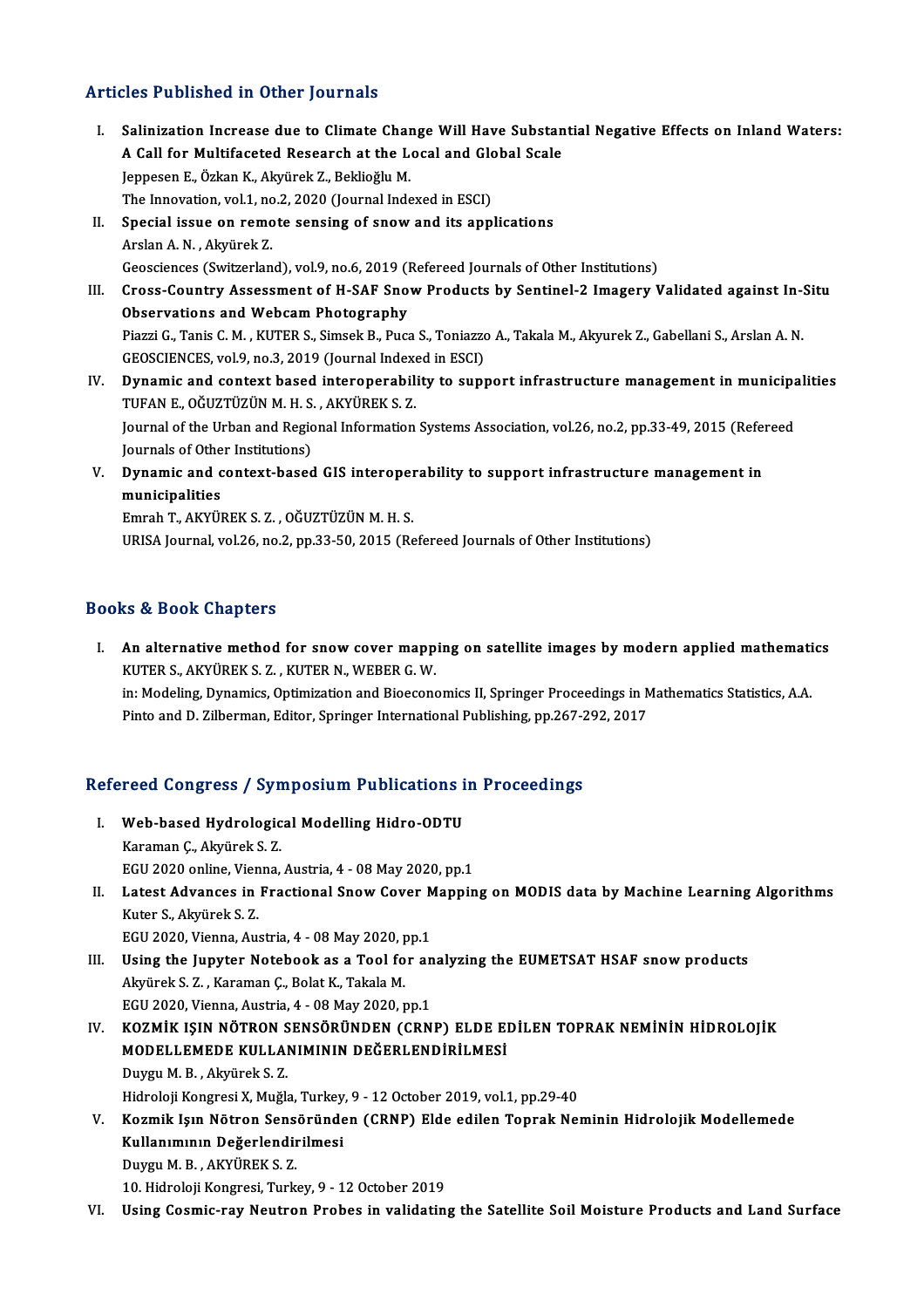Models

DuyguM.B. ,AkyürekS.Z.

EGU,Vienna,Austria,7 -12April2019

## Duygu M. B. , Akyürek S. Z.<br>EGU, Vienna, Austria, 7 - 12 April 2019<br>VII. Estimating Actual Evapotranspiration Using Basin Scale Landsat Images in a Semi-Arid Region of<br>Turkey EGU, Vie<br><mark>Estimat</mark><br>Turkey<br><sup>Vanmaz</sup> Estimating Actual Evapotrans<br>Turkey<br>Yanmaz D., Akyürek S. Z. , Yücel İ.<br>FCU Vienna Austria 7 - 12 Anril

Turkey<br>Yanmaz D., Akyürek S. Z. , Yücel İ.<br>EGU, Vienna, Austria, 7 - 12 April 2019<br>A. multi, technique annreach te dett

Yanmaz D., Akyürek S. Z. , Yücel İ.<br>EGU, Vienna, Austria, 7 - 12 April 2019<br>VIII. A multi-technique approach to determine temporal and spatial variability of groundwater-stream<br>water exchange EGU, Vienna, Austr<br>A multi-techniqu<br>water exchange<br>Koruk K. Vilmag K water exchange<br>Koruk K., Yılmaz K. K. , Akyürek S. Z. , Binley A.<br>EGU, Vienna, Austria, 7 - 12 April 2019, vol.21, pp.1080<br>Latest Advanses in Exastional Snow Gover Manni:

Koruk K., Yılmaz K. K., Akyürek S. Z., Binley A.

IX. Latest Advances in Fractional Snow Cover Mapping on MODIS data by Machine Learning Algorithms<br>Kuter S., Akyürek S. Z., Weber W. EGU, Vienna, Austria, 7 - 12 April<br>Latest Advances in Fractional<br>Kuter S., Akyürek S. Z. , Weber W.<br>ECU Vienna, Austria 7, 12 April.

EGU,Vienna,Austria,7 -12April2019

Kuter S., Akyürek S. Z. , Weber W.<br>EGU, Vienna, Austria, 7 - 12 April 2019<br>X. – HAVZA ÖLÇEĞİNDE TEMSİL EDİCİ ALANSAL ORTALAMA BUHARLAŞMA-TERLEME MİKTARININ<br>LANDSAT GÖRÜNTÜLERİNDEN ELDE EDİLMESİ EGU, Vienna, Austria, 7 - 12 April 2019<br>HAVZA ÖLÇEĞİNDE TEMSİL EDİCİ ALANSAL OR<br>LANDSAT GÖRÜNTÜLERİNDEN ELDE EDİLMESİ<br>Yanmaz D. Alzünek S. 7 - Vüseli HAVZA ÖLÇEĞİNDE TEMSİL E<br>LANDSAT GÖRÜNTÜLERİNDE<br>Yanmaz D., Akyürek S. Z. , Yücel İ.<br>VIL IIZAKTAN ALGU AMA CES SE LANDSAT GÖRÜNTÜLERİNDEN ELDE EDİLMESİ<br>Yanmaz D., Akyürek S. Z. , Yücel İ.<br>VII. UZAKTAN ALGILAMA CBS SEMPOZYUMU, Eskişehir, Turkey, 18 - 21 September 2018, pp.580-589

Yanmaz D., Akyürek S. Z. , Yücel İ.<br>VII. UZAKTAN ALGILAMA CBS SEMPOZYUMU, Eskişehir, Turkey, 18 - 21 September 2018, pp.580-589<br>XI. Sentinel-2A Çok Spektralı Görüntülerden İkili Kar Örtüsü Haritalaması İçin il Doğrulam VII. UZAKTAN ALGILAM<br>Sentinel-2A Çok Spek<br>Akyürek S. Z. , Kunter S.<br>UZALCBS 2019, Feliseb Sentinel-2A Çok Spektralı Görüntülerden İkili Kar Örtüsü Harita<br>Akyürek S. Z. , Kunter S.<br>UZALCBS 2018, Eskişehir, Turkey, 18 - 21 September 2018, pp.481-489<br>1 /25 000 Ölsekli Standart Teneğrefik Haritalardan Elde Edilen ( Akyürek S. Z. , Kunter S.<br>1998 - UZALCBS 2018, Eskişehir, Turkey, 18 - 21 September 2018, pp.481-489<br>1998 - XII. 1/25 000 Ölçekli Standart Topoğrafik Haritalardan Elde Edilen Sayısal Yükseklik Modellerinin

Doğruluk Analizi Doğruluk Analizi<br>Akyürek S. Z. , Yildiz S., Aydın A.<br>UZALCBS, Eskişehir, Turkey, 18 - 21 September 2018, pp.783-792<br>Coupled 1. D. Hydrodynamics and Sediment Transport Med

AkyürekS.Z. ,Yildiz S.,AydınA.

## Akyürek S. Z. , Yildiz S., Aydın A.<br>UZALCBS, Eskişehir, Turkey, 18 - 21 September 2018, pp.783-792<br>XIII. Coupled 1-D Hydrodynamics and Sediment Transport Modelling In Flood Analysis: Samsun-Terme<br>River Annlisation UZALCBS, Eskişehir,<br>Coupled 1-D Hydr<br>River Application<br>Onder C. AKYÜBEK Coupled 1-D Hydrody<br>River Application<br>Onder G., AKYÜREK S. Z.<br>ACE 2018 12 - 14 Sontol River Application<br>Onder G., AKYÜREK S. Z.<br>ACE 2018, 12 - 14 September 2018

## Onder G., AKYÜREK S. Z.<br>ACE 2018, 12 - 14 September 2018<br>XIV. ADDRESSING SOME GLOBAL CHALLENGES WITH EARTH-OBSERVINGSATELLITE DATA, NEW OR-<br>ANALYTICS AND THE HUMAN EACTOR ACE 2018, 12 - 14 September 2018<br>ADDRESSING SOME GLOBAL CHALLEN<br>ANALYTICS AND THE HUMAN FACTOR<br>WEBER C. W., WITER S. ARVIDER S. 7 ANALYTICS AND THE HUMAN FACTOR<br>WEBER G.W., KUTER S., AKYÜREK S. Z.

31 International Seminar of ERGONOMICS, 23 - 25 May 2018

WEBER G. W. , KUTER S., AKYÜREK S. Z.<br>31 International Seminar of ERGONOMICS, 23 - 25 May 2018<br>XV. Uncertainty analysis of a snowmelt runoff model using Markov Chain Monte Carlo (MCMC) approach<br>Alprivel: S. 7 Peig E 31 International Semi<br>Uncertainty analysi<br>Akyürek S. Z. , Baig F.<br>ECU 2019 Vienne, Au Uncertainty analysis of a snowmelt rund<br>Akyürek S. Z. , Baig F.<br>EGU 2018, Vienna, Austria, 8 - 13 April 2018<br>Petential use of Cosmia Bay Neutren Se

Akyürek S. Z. , Baig F.<br>EGU 2018, Vienna, Austria, 8 - 13 April 2018<br>XVI. Potential use of Cosmic Ray Neutron Sensor in estimating state variables in hydrological models<br>Alryirek S. Z. Duygu M. P EGU 2018, Vienna, Austria, 8 - 13 April 2018<br>Potential use of Cosmic Ray Neutron Se<br>Akyürek S. Z. , Duygu M. B.<br>EGU 2018, Vienna, Austria, 8 - 13 April 2018 Potential use of Cosmic Ray Neutron Se:<br>Akyürek S. Z. , Duygu M. B.<br>EGU 2018, Vienna, Austria, 8 - 13 April 2018<br>Water content estimated from noint see

- XVII. Water content estimated from point scale to plot scale". EGU 2018, Vienna, Austria, 8 - 13 April 2018<br>Water content estimated from point scale<br>AKYÜREK S. Z. , Demir G., Abgarmi B., Binley A.<br>ACU 2017-11-15 Desember 2017 Water content estimated from p<br>AKYÜREK S. Z. , Demir G., Abgarmi E<br>AGU 2017, 11 - 15 December 2017<br>Ernstianal Snow Cover Manning
- AKYÜREK S. Z. , Demir G., Abgarmi B., Binley A.<br>AGU 2017, 11 15 December 2017<br>XVIII. Fractional Snow Cover Mapping by Artificial Neural Networks and Support Vector Machines<br>CUETCLE B. KUTER S. AKYÜREK S. 7. WERER G. W. AGU 2017, 11 - 15 December 2017<br>Fractional Snow Cover Mapping by Artificial N<br>ÇİFTÇİ B. B. , KUTER S., AKYÜREK S. Z. , WEBER G. W.<br>ISPPS Cee Advances 2017, Sefranbolu, Karabül: Turk Fractional Snow Cover Mapping by Artificial Neural Networks and Su<br>CiFTCI B. B. , KUTER S., AKYÜREK S. Z. , WEBER G. W.<br>ISPRS GeoAdvances 2017, Safranbolu, Karabük, Turkey, 14 - 15 October 2017<br>How well COSMIC nov Brobes m CIFTCI B. B., KUTER S., AKYÜREK S. Z., WEBER G. W.<br>ISPRS GeoAdvances 2017, Safranbolu, Karabük, Turkey, 14 - 15 October 2017<br>XIX. How well COSMIC ray Probes measure the wide area snow water equivalent?
- ISPRS GeoAdvances 2017, Safranbolu, Karabük, Turkey, 14 15 October 2017<br>How well COSMIC ray Probes measure the wide area snow water equ<br>AKYÜREK S. Z. , Demir G., Duygu M. B. How well COSMIC ray Probes measure the wide area<br>AKYÜREK S. Z. , Demir G., Duygu M. B.<br>Snow: An Ecological Phenomena., 19 - 21 September 2017<br>Pedan bias correction using Kalman filtoning annuas Snow: An Ecological Phenomena., 19 - 21 September 2017
- XX. Radar bias correction using Kalman filtering approach and spatio temporal kriging with external

AKYÜREKS.Z. ,BOSTANP.,OzkayaA.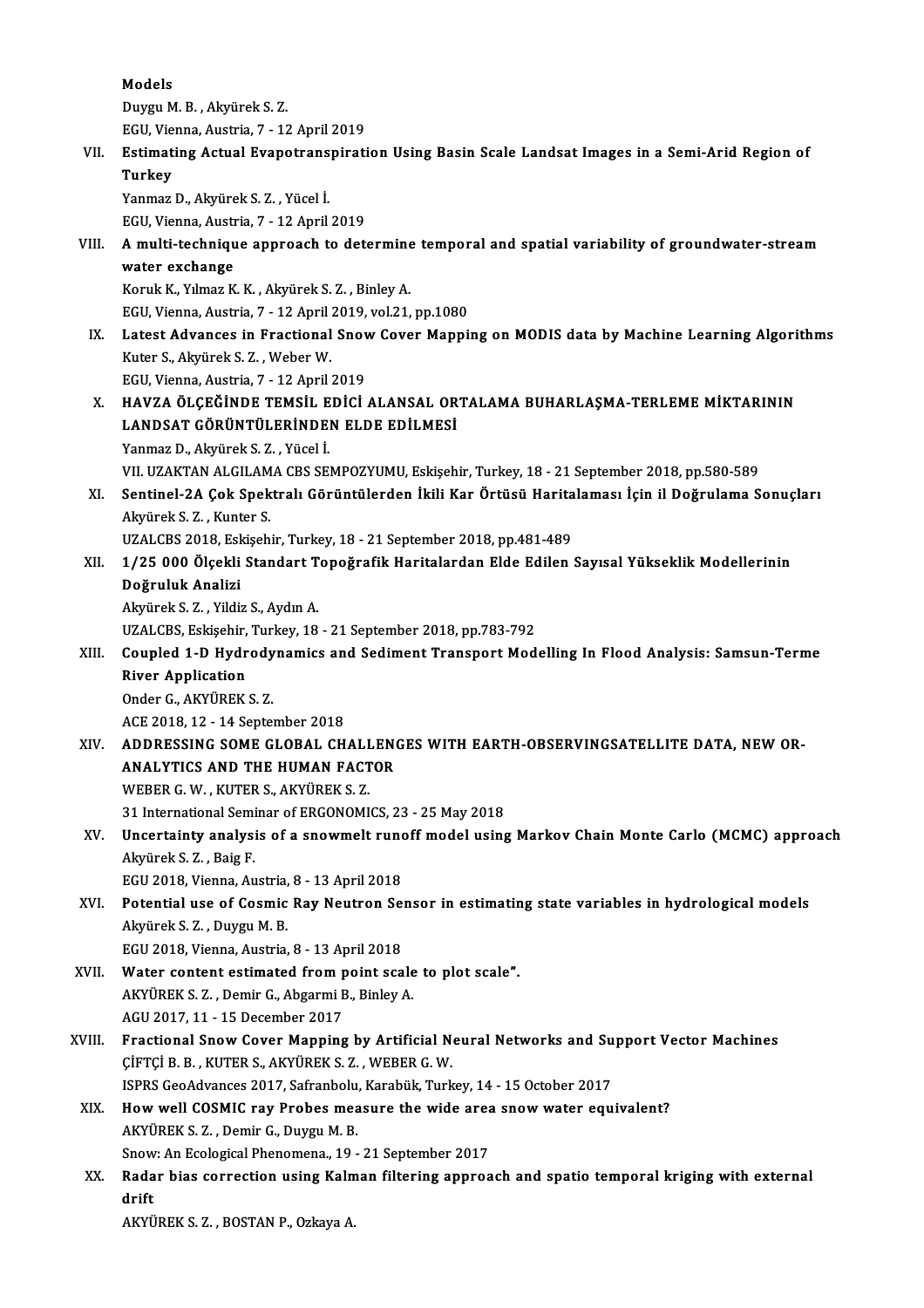Spatial Statistics-One World : One Healt, 4 - 07 July 2017<br>Establishing a Critical Zone Obecaustory site in Tu

|             | Spatial Statistics-One World : One Healt, 4 - 07 July 2017                                                                                         |
|-------------|----------------------------------------------------------------------------------------------------------------------------------------------------|
| XXI.        | Establishing a Critical Zone Observatory site in Turkey                                                                                            |
|             | DEMIR G., AKYÜREK S. Z., BINLEY A., YÜCEL İ., KENTEL ERDOĞAN E., MERZİ N., YILMAZ M. T., YANMAZ A. M.                                              |
|             | European Geosciences UnionGeneral Assembly 2017, 23 - 28 April 2017                                                                                |
| XXII.       | Fractional Snow Cover Mapping from MODIS data over European Alps by Multivarite Adaptive                                                           |
|             | <b>Regression Splines.</b>                                                                                                                         |
|             | KUTER S., AKYÜREK S. Z., Weber W.                                                                                                                  |
| XXIII.      | 8th -EARSel Workshop on Land Ice and Snow, 7 - 09 February 2017<br>Subpixel Snow Cover Mapping from MODIS Data by Nonparametric Regression Splines |
|             | KUTER S., AKYÜREK S. Z., WEBER W.                                                                                                                  |
|             | 49th Fall Meeting of American Geophysical Union, 12 - 16 December 2016                                                                             |
| XXIV.       | Evluating the use of different precipitation datasets in simulating a flood event                                                                  |
|             | AKYÜREK S.Z., Özkaya A.                                                                                                                            |
|             | AGU 2016, San-Francisco, Costa Rica, 12 - 16 December 2016                                                                                         |
| XXV         | ESTIMATION OF SUBPIXEL SNOW-COVERED AREA BY NONPARAMETRIC REGRESSION SPLINES                                                                       |
|             | KUTER S., AKYÜREK S. Z., Weber G.                                                                                                                  |
|             | 3rd International GeoAdvances Workshop / ISPRS Workshop on Multi-dimensional and Multi-Scale Spatial Data                                          |
|             | Modeling, İstanbul, Turkey, 16 - 17 October 2016, pp.31-36                                                                                         |
| XXVI.       | Evaluating the use of radar precipitation data in simulating a flood event in Terme Samsun Turkey                                                  |
|             | AKYÜREK S. Z., Özkaya A.                                                                                                                           |
|             | ERAD -9th European Conference on Radar in Meteorology, 10 - 14 October 2016                                                                        |
| XXVII.      | Soft Classification of Satellite Data for Snow Mapping by using Multivariate Adaptive Regression                                                   |
|             | <b>Splines</b>                                                                                                                                     |
|             | KUTER S., AKYÜREK S. Z., Weber W.                                                                                                                  |
|             | 28th European Conference on Operational Research, 3 - 06 July 2016<br>Evaluating the use of different precipitation datsets in flood modelling     |
| XXVIII.     | AKYÜREK S.Z., Ozkaya A.                                                                                                                            |
|             | EGU 2016, 17 - 22 April 2016                                                                                                                       |
| XXIX.       | The importance of precise DEMs in modelling flood                                                                                                  |
|             | Demir G. AKYÜREK S. Z.                                                                                                                             |
|             | EGU 2016, 17 - 22 April 2016                                                                                                                       |
| XXX.        | American Geophysical Union Fall Meeting                                                                                                            |
|             | AKYÜREK S. Z., Başar B., Girayhan F., Hayrettin M.                                                                                                 |
|             | AGU Meeting, 14 - 18 December 2015                                                                                                                 |
| XXXI.       | YAĞIŞIN ZAMAN VE MEKÂNDA DAĞILIMININ ELDE EDİLMESİ                                                                                                 |
|             | ASLANTAS P., AKYÜREK S. Z., Gerard H.                                                                                                              |
|             | VIII. Hidroloji Kongresi, Turkey, 8 - 10 October 2015, pp.430-447                                                                                  |
| XXXII.      | ÇOKLUMETRİK ÇERÇEVE İLE HBV MODELİNİN KALİBRASYONU                                                                                                 |
|             | Sürer S., Yılmaz K., AKYÜREK S. Z.                                                                                                                 |
|             | VIII Hidroloji Kongresi, Turkey, 8 - 10 October 2015, pp.210-212                                                                                   |
| XXXIII.     | Upstream structural management measures for an urban area flooding in Turkey                                                                       |
|             | AKYÜREK S. Z., Bozoglu B., Surer S., Mumcu H.                                                                                                      |
|             | Symposium on Changes in Flood Risk and Perception in Catchments and Cities, Prague, Czech Republic, 22 June -<br>02 July 2015, vol 370, pp 45-50   |
| XXXIV       | AUTOMATIC TRAINING SITE SELECTION FOR AGRICULTURAL CROP CLASSIFICATION: A CASE STUDY                                                               |
|             | ON KARACABEY PLAIN, TURKEY                                                                                                                         |
|             | OK A., AKYÜREK S. Z.                                                                                                                               |
|             | ISPRS Hannover Workshop on High-Resolution Earth Imaging for Geospatial Information, Hannover, Germany, 14                                         |
|             | - 17 June 2011, pp 221-225                                                                                                                         |
| <b>XXXV</b> | SPATIO-TEMPORAL ANALYSIS OF PRECIPITATION AND TEMPERATURE DISTRIBUTION OVER TURKEY                                                                 |
|             | Bostan P. A., AKYÜREK S. Z.                                                                                                                        |
|             |                                                                                                                                                    |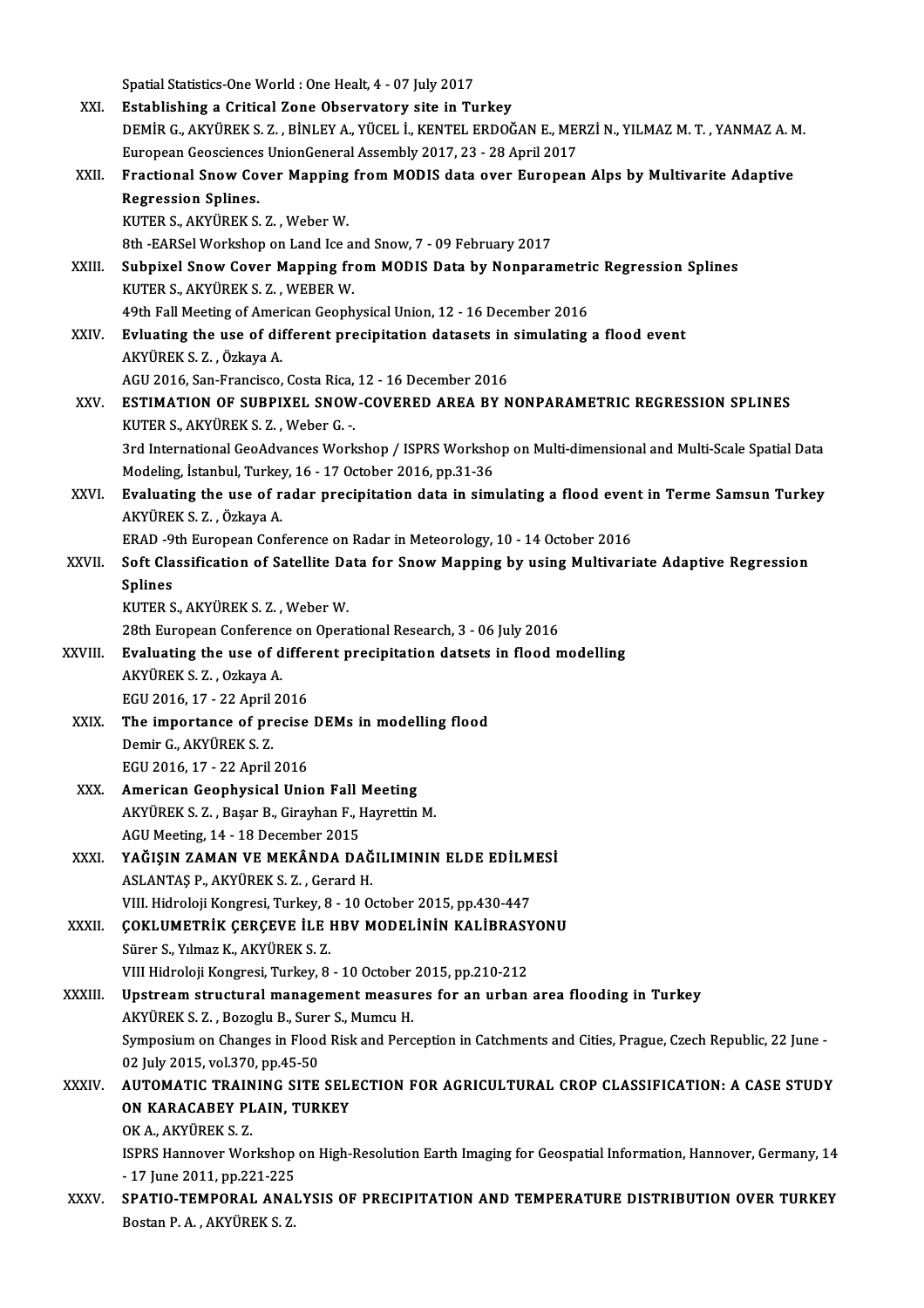Joint International Conference on Theory, Data Handling and Modelling in GeoSpatial Information Science, Hong<br>Kong REORLES R.CHINA, 26, .28 May 2010, vol 29, pp.92, 97 Joint International Conference on Theory, Data Handling and<br>Kong, PEOPLES R CHINA, 26 - 28 May 2010, vol.38, pp.92-97<br>Assessment of different tenegranhic serrestions in M Joint International Conference on Theory, Data Handling and Modelling in GeoSpatial Information Science, Hong<br>Kong, PEOPLES R CHINA, 26 - 28 May 2010, vol.38, pp.92-97<br>XXXVI. Assessment of different topographic corrections

Kong, PEOPLES R CHINA, 26 - 28 May 2010, vol.38, pp.92-97<br>Assessment of different topographic corrections in M<br>areas in mountainous terrain<br>AKYÜREK S. Z., Sorman A. U. Assessment of different topographic corrections in MODIS data for mapping effective snow covered areas in mountainous terrain<br>AKYÜREK S. Z. , Sorman A. U.<br>28th European-Association-of-Remote-Sensing-Laboratories (EARSeL) Symposium and Workshops on Remote<br>Sonsing for a Changing Europe, Istanbul Turkey, 2, .05 June 2008 AKYÜREK S. Z. , Sorman A. U.<br>28th European-Association-of-Remote-Sensing-Laboratories (EARSeL) Symp.<br>Sensing for a Changing Europe, İstanbul, Turkey, 2 - 05 June 2008, pp.61-72<br>Real time snow resegnition from meg satallite 28th European-Association-of-Remote-Sensing-Laboratories (EARSeL) Sympos<br>Sensing for a Changing Europe, İstanbul, Turkey, 2 - 05 June 2008, pp.61-72<br>XXXVII. Real time snow recognition from msg satellite for mountainous are Sensing for a Changing Europe, İstanbul, Turkey, 2 - 05 June 2008, pp.61-72<br>Real time snow recognition from msg satellite for mountainous areas<br>Surer S., Gokdemir O., Beser O., AKYÜREK S. Z. , Sorman A. U. , Erturk A. G. Real time snow recognition from msg satellite for mountainous areas<br>Surer S., Gokdemir O., Beser O., AKYÜREK S. Z. , Sorman A. U. , Erturk A. G.<br>28th European-Association-of-Remote-Sensing-Laboratories (EARSeL) Symposium a Surer S., Gokdemir O., Beser O., AKYÜREK S. Z. , Sorman A. U. , Erturk A. G.<br>28th European-Association-of-Remote-Sensing-Laboratories (EARSeL) Sympressing for a Changing Europe, İstanbul, Turkey, 2 - 05 June 2008, pp.86-93 28th European-Association-of-Remote-Sensing-Laboratories (EARSeL) Symposium an<br>Sensing for a Changing Europe, İstanbul, Turkey, 2 - 05 June 2008, pp.86-93<br>XXXVIII. Monitoring Changes in Surface Mining Area by Using SPOT Sa Sensing for a Changing Europe, İstanbul, Turkey, 2 - 05 June 2008, pp.86-93<br>Monitoring Changes in Surface Mining Area by Using SPOT Satellite Images<br>DEMİREL N., ÖZGENOĞLU A., AKYÜREK S. Z. , FRIMPONG S. Monitoring Changes in Surface Mining Area by Using SPOT Satellite Images<br>DEMİREL N., ÖZGENOĞLU A., AKYÜREK S. Z. , FRIMPONG S.<br>SCSC 2003 Advanced Simulation Technologies Conference, Montreal, Canada, 20 - 24 July 2003, pp. DEMIREL N., ÖZGENOĞLU A., AKYÜREK S. Z. , FRIMPONG S.<br>SCSC 2003 Advanced Simulation Technologies Conference, Montreal, Canada, 20 - 24 July 2003, pp.13<br>XXXIX. Monitoring the Overburden Excavation Stripping in Open Cast Min SCSC 2003 Advanced Simulation Technologi<br>Monitoring the Overburden Excavation<br>DEMİREL N., ÖZGENOĞLU A., AKYÜREK S. Z.<br><sup>7th International Sumnesium on Environme</sup> Monitoring the Overburden Excavation Stripping in Open Cast Mines by Using GIS and RS<br>DEMİREL N., ÖZGENOĞLU A., AKYÜREK S. Z.<br>7th International Symposium on Environmental Issues and Waste Management in Energy and Mineral P

DEMİREL N., ÖZGENOĞLU A., AKYÜREK S. Z.<br>7th International Symposium on Environmental<br>Cagliari, Italy, 7 - 10 October 2002, pp.373-380 Cagliari, Italy, 7 - 10 October 2002, pp.373-380<br>Supported Projects

Supported Projects<br>Dolcerocca A. P. C. , Beklioğlu M., Akyürek S. Z. , H2020 Project, POND Ecosystems for Resilient FUture Landscapes in a<br>shanging climate 2020, 2024 Eupporteur rrejecte<br>Dolcerocca A. P. C. , Beklioğlu M<br>Changing climate, 2020 - 2024<br>Algünel: S. Z. – Other Supportes Dolcerocca A. P. C. , Beklioğlu M., Akyürek S. Z. , H2020 Project, POND Ecosystems for Resilient FUture Landsc<br>changing climate, 2020 - 2024<br>Akyürek S. Z. , Other Supported Projects, EUMETSAT H-SAF Proje Kapsamında Meteoro

changing climate, 2020 - 2024<br>Akyürek S. Z. , Other Supported Projects, EUMETSAT H-SAF Proje Kapsamında Meteorolojik Uydu Verilerinin<br>Operasyonel Hidroloji ve Su Kaynakları Yönetiminde Kullanım, 2017 - 2022 Akyürek S. Z. , Other Supported Projects, EUMETSAT H-SAF Proje Kapsamında Meteorolojik Uydu Verilerinin<br>Operasyonel Hidroloji ve Su Kaynakları Yönetiminde Kullanım, 2017 - 2022<br>Akyürek S. Z. , EU Supported Other Project, E

Operasyonel Hidroloji ve Su Kaynakları Yönetiminde Kullanım, 2017 - 2022<br>Akyürek S. Z. , EU Supported Other Project, EUROPEAN NETWORK FOR A HARMONISED MONITORING OF SNOW FOR<br>THE BENEFIT OF CLIMATE CHANGE SCENARIOS, HYDROLO Akyürek S. Z. , EU Supported Other Project, EUROPEAN NETWORK FOR A HARMO<br>THE BENEFIT OF CLIMATE CHANGE SCENARIOS, HYDROLOGY AND NUMERICAL<br>AKYÜREK S. Z. , Other Supported Projects, EUMETSAT HSAF CDOP2, 2012 - 2017<br>AKYÜREK S THE BENEFIT OF CLIMATE CHANGE SCENARIOS, HYDROLOGY AND NUMERICAL WEATHER PREDICTION, 2015 - 2018<br>AKYÜREK S. Z. , Other Supported Projects, EUMETSAT HSAF CDOP2, 2012 - 2017<br>AKYÜREK S. Z. , ÖZKAYA A., Project Supported by Hi

AKYÜREK S. Z. , Other Supported Projects, EUMETSAT HSAF CDOP2, 2012 - 2017<br>AKYÜREK S. Z. , ÖZKAYA A., Project Supported by Higher Education Institutions, Taşkın Alanı Belirleme Çalışm<br>Radar ve Uydu Yağış Verilerinin Hidrol AKYÜREK S. Z. , ÖZKAYA A., Project Supported by Higher Education Institutions, Taşkın Alanı Belirleme Çalışmalarında<br>Radar ve Uydu Yağış Verilerinin Hidrolojik Modelleme Üzerindeki Etkisi: Samsun-Terme Örneği, 2015 - 2015<br> Radar ve Uydu Yağış Verilerinin Hidrolojik Modelleme Üzerindeki Etkisi: Samsun-Terme Örneği, 2015 - 2015<br>AKYÜREK S. Z. , Project Supported by Higher Education Institutions, Me-Top-Avhrr Uydu Verisi Kullanılarak Etkili Kar<br> AKYÜREK S. Z., Project Supported by Higher Education Institutions, Me-Top-Avhrr Uydu Verisi Kullanılarak Etkili Kar

Kaplı Alan Algoritmasının Geliştirilmesi, 2012 - 2012<br>Akıntuğ B., Yanmaz A. M. , Akyürek S. Z. , Sürer S., Project Supported by Higher Education Institutions, Bosta<br>Taşkın Modellemesi ve Güzelyurt Bölgesinde Taşkın Riski A Akıntuğ B., Yanmaz A. M. , Akyürek S. Z. , Sürer S., Project Supported by Higher Education Institutions, Bostancı-Güzelyurt<br>Taşkın Modellemesi ve Güzelyurt Bölgesinde Taşkın Riski Altında olan bölgelerin belirlenmesi, 2010

Taşkın Modellemesi ve Güzelyurt Bölgesinde Taşkın Riski Altında olan bölgele<br>AKYÜREK S. Z. , Project Supported by Higher Education Institutions, Bölgesel<br>Akım Gözlemi Olmayan Havzalarda Güvenirliğinin Belirlenmesi, 2009 - AKYÜREK S. Z. , Project Supported by Higher Education Institutions, Bölgesel Debi-Süreklilik Eğrilerinin Geliştirilmesi V<br>Akım Gözlemi Olmayan Havzalarda Güvenirliğinin Belirlenmesi, 2009 - 2009<br>AKYÜREK S. Z. , Project Sup

Akım Gözlemi Olmayan Havzalarda Güvenirliğinin Belirlenmesi, 2009 - 2009<br>AKYÜREK S. Z. , Project Supported by Higher Education Institutions, Tarım Alanlarının Sınıflandırılmasında Doğruluğu<br>Arttırmak İçin Çeşitli Füzyon Me

# Arturmak için çeşitli Fuzyon Metodiarını<br>Activities in Scientific Journals A<mark>ctivities in Scientific Jou</mark><br>Geosciences, Editor, 2018 - 2018

Geosciences, Editor, 2018 - 2018<br>Scientific Refereeing

JOURNAL OF HYDROLOGY, SCI Journal, November 2020 JOURNAL OF HYDROLOGY, SCI Journal, September 2020 INTERNATIONAL JOURNAL OF REMOTE SENSING, SCI Journal, September 2020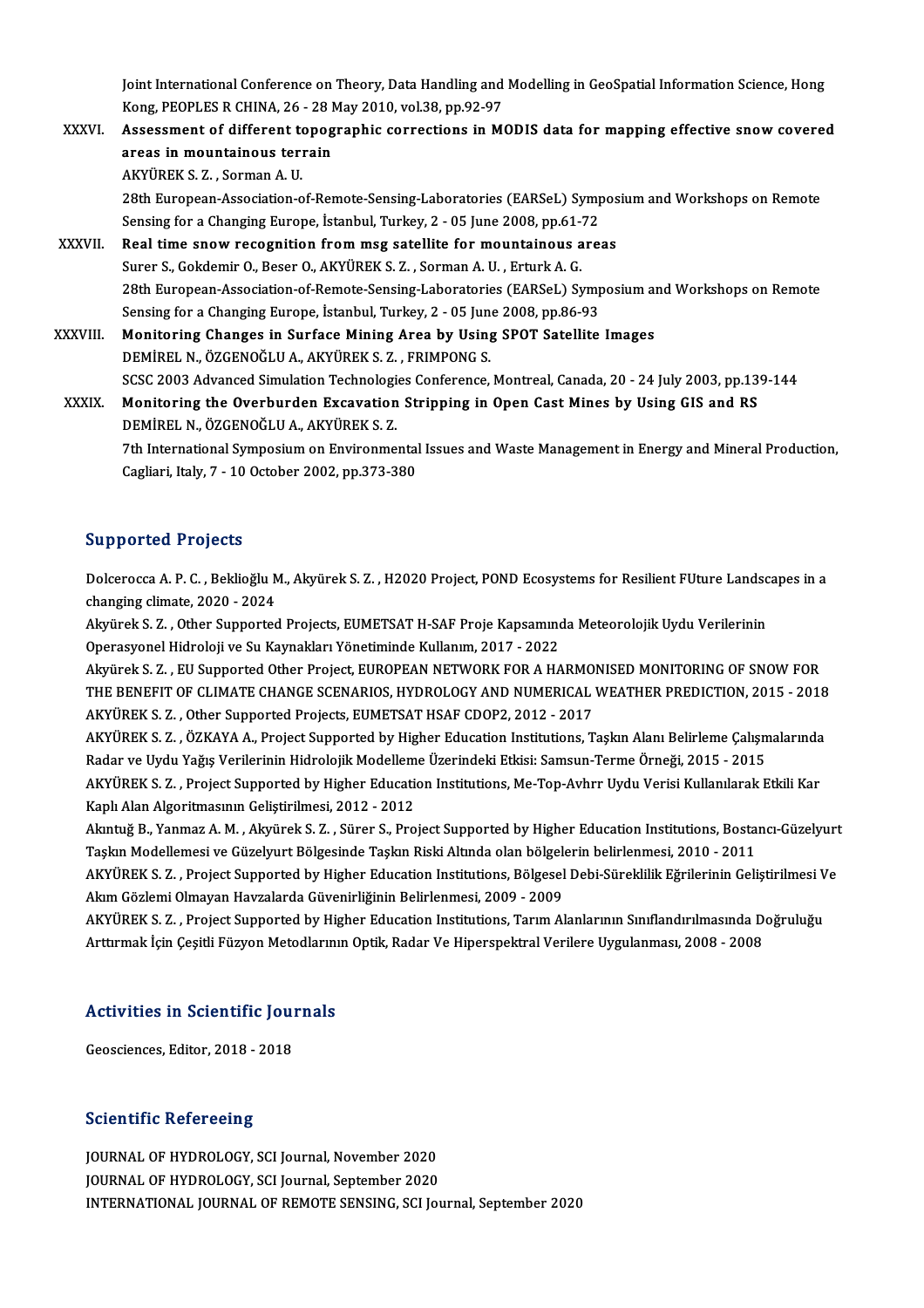TUBITAK Project, 1003 - Priority Areas R&D Projects Support Program, Middle East Technical University, Turkey,<br>Sentember 2020 **TUBITAK Project,<br>September 2020<br>JEEE CEOSCIENCE** TUBITAK Project, 1003 - Priority Areas R&D Projects Support Program, Middle<br>September 2020<br>IEEE GEOSCIENCE AND REMOTE SENSING LETTERS, SCI Journal, August 2020<br>INTERNATIONAL JOURNAL OF REMOTE SENSING, SCI Journal, August 2 September 2020<br>IEEE GEOSCIENCE AND REMOTE SENSING LETTERS, SCI Journal, August 202<br>INTERNATIONAL JOURNAL OF REMOTE SENSING, SCI Journal July 2020<br>INTERNATIONAL JOURNAL OF REMOTE SENSING, SCI Journal July 2020 IEEE GEOSCIENCE AND REMOTE SENSING LETTERS, SCI Journal, August <mark>:</mark><br>INTERNATIONAL JOURNAL OF REMOTE SENSING, SCI Journal, August 20<br>INTERNATIONAL JOURNAL OF REMOTE SENSING, SCI Journal, July 2020<br>TUBITAK Broject, 1003 - Br INTERNATIONAL JOURNAL OF REMOTE SENSING, SCI Journal, August 2020<br>INTERNATIONAL JOURNAL OF REMOTE SENSING, SCI Journal, July 2020<br>TUBITAK Project, 1003 - Priority Areas R&D Projects Support Program, Middle East Technical U INTERNATIONAL JOURNAL OF REMOTE SENSING, SCI Journal, July 2020<br>TUBITAK Project, 1003 - Priority Areas R&D Projects Support Program, 1<br>2020<br>JOURNAL OF HYDROLOGY, SCI Journal, June 2020 TUBITAK Project, 1003 - Priority Areas R&D Proje<br>2020<br>JOURNAL OF HYDROLOGY, SCI Journal, June 2020<br>JEEE CEOSCIENCE AND PEMOTE SENSINC J ETTER 2020<br>JOURNAL OF HYDROLOGY, SCI Journal, June 2020<br>IEEE GEOSCIENCE AND REMOTE SENSING LETTERS, SCI Journal, June 2020<br>INTERNATIONAL JOURNAL OF REMOTE SENSING, SCI Journal June 2020 JOURNAL OF HYDROLOGY, SCI Journal, June 2020<br>IEEE GEOSCIENCE AND REMOTE SENSING LETTERS, SCI Journal, June 202<br>INTERNATIONAL JOURNAL OF REMOTE SENSING, SCI Journal, June 2020<br>TUBITAK Broject 2219 - Yurt Die Doktore Sonres: TUBITAK Project, 2219 - Yurt Dışı Doktora Sonrası Araştırma Burs Programı, Middle East Technical University, Turkey,<br>June 2020 INTERNATIONAL JOURNAL OF REMOTE SENSING, SCI Journal, June 2020 TUBITAK Project, 2219 - Yurt Dışı Doktora Sonrası Araştırma Burs Programı, Middle East Technical University, Turkey,<br>June 2020<br>TUBITAK Project, 2219 - Yurt Dışı Doktora Sonrası Araştırma Burs Programı, Middle East Technica June 2020<br>TUBITAK P<br>June 2020<br>TUBITAK B TUBITAK Project, 2219 - Yurt Dışı Doktora Sonrası Araştırma Burs Programı, Middle East Technical University, Turkey,<br>June 2020<br>TUBITAK Project, 1003 - Priority Areas R&D Projects Support Program, Middle East Technical Univ June 2020<br>TUBITAK Project, 1003 - Priority Areas R&D Proje<br>2020<br>JOURNAL OF HYDROLOGY, SCI Journal, April 2020 TUBITAK Project, 1003 - Priority Areas R&D Projects Support Program, Middle East Technical University, Turkey, May INTERNATIONAL JOURNAL OF REMOTE SENSING, SCI Journal, March 2020 JOURNAL OF HYDROLOGY, SCI Journal, April 2020<br>INTERNATIONAL JOURNAL OF REMOTE SENSING, SCI Journal, March 2020<br>TUBITAK Project, 1011 - International Scientific Research Projects Participation Program (UBAP), Middle East Te INTERNATIONAL JOURNAL OF R<br>TUBITAK Project, 1011 - Interna<br>University, Turkey, March 2020<br>TUBITAK Project, 1011 - Interna TUBITAK Project, 1011 - International Scientific Research Projects Participation Program (UBAP), Middle East Technical<br>University, Turkey, March 2020<br>TUBITAK Project, 1011 - International Scientific Research Projects Parti University, Turkey, March 2020<br>TUBITAK Project, 1011 - International Scientific Research Projects Participation Program (UBAP), Middle East Technical<br>University, Turkey, March 2020 TUBITAK Project, 1011 - International Scientific Research Projects Participation Program (UBAP), Middle East Technical<br>University, Turkey, March 2020<br>TUBITAK Project, 1011 - International Scientific Research Projects Parti University, Turkey, March 2020<br>TUBITAK Project, 1011 - Interna<br>University, Turkey, March 2020<br>TUBITAK Project, 1011 - Interna TUBITAK Project, 1011 - International Scientific Research Projects Participation Program (UBAP), Middle East Technical<br>University, Turkey, March 2020<br>TUBITAK Project, 1011 - International Scientific Research Projects Parti University, Turkey, March 2020<br>TUBITAK Project, 1011 - Interna<br>University, Turkey, March 2020<br>Project Sunnorted by Hisbor Ed TUBITAK Project, 1011 - International Scientific Research Projects Participation Program (UBAP), Middle East Tech<br>University, Turkey, March 2020<br>Project Supported by Higher Education Institutions, BAP Research Project, Ege University, Turkey, March 2020<br>Project Supported by Higher Education Institutions, BAP Research Project, Ege University, Turkey, February 2020<br>INTERNATIONAL JOURNAL OF REMOTE SENSING, SCI Journal, January 2020 Project Supported by Higher Education Institutions, BAP Research Project, Ege University, Turkey, February 2020<br>INTERNATIONAL JOURNAL OF REMOTE SENSING, SCI Journal, January 2020<br>TUBITAK Project, 1003 - Priority Areas R&D INTERNATION<br>TUBITAK Proje<br>January 2020<br>INTERNATION TUBITAK Project, 1003 - Priority Areas R&D Projects Support Program, Midd<br>January 2020<br>INTERNATIONAL JOURNAL OF REMOTE SENSING, SCI Journal, October 2019<br>JOURNAL OF HYDROLOCY, SCI Journal October 2019 January 2020<br>INTERNATIONAL JOURNAL OF REMOTE SENSING, SCI Journal, October 2019<br>JOURNAL OF HYDROLOGY, SCI Journal, October 2019 INTERNATIONAL JOURNAL OF REMOTE SENSING, SCI Journal, Octobe:<br>JOURNAL OF HYDROLOGY, SCI Journal, October 2019<br>JOURNAL OF HYDROLOGIC ENGINEERING, SCI Journal, October 2019<br>TUBITAK Preject 1001 - Pregram for Supporting Scien JOURNAL OF HYDROLOGY, SCI Journal, October 2019<br>JOURNAL OF HYDROLOGIC ENGINEERING, SCI Journal, October 2019<br>TUBITAK Project, 1001 - Program for Supporting Scientific and Technological Research Projects, Middle East Techni **JOURNAL OF HYDROLOGIC ENGIN<br>TUBITAK Project, 1001 - Program<br>University, Turkey, October 2019<br>TUBITAK Project, 1003 - Prierity A** TUBITAK Project, 1001 - Program for Supporting Scientific and Technological Research Projects, Middle East Tech<br>University, Turkey, October 2019<br>TUBITAK Project, 1003 - Priority Areas R&D Projects Support Program, Middle E University, Turkey, October 2019<br>TUBITAK Project, 1003 - Priority Areas R&D Projects Support Program, Middle East Technical University, Turkey,<br>October 2019 TUBITAK Project, 1003 - Priority Areas R&D Projects Support Program, I<br>October 2019<br>JOURNAL OF HYDROLOGIC ENGINEERING, SCI Journal, September 2019<br>JOURNAL OF HYDROLOGIC ENGINEERING, SCI Journal, September 2019 October 2019<br>JOURNAL OF HYDROLOGIC ENGINEERING, SCI Journal, September 2019<br>JOURNAL OF HYDROLOGIC ENGINEERING, SCI Journal, September 2019<br>TURITAK Preject 1001 - Pregram for Supporting Scientific and Technolo TUBITAK Project, 1001 - Program for Supporting Scientific and Technological Research Projects, Middle East Technical<br>University, Turkey, July 2019 JOURNAL OF HYDROLOGIC ENGINEERING, SCI Journal, September 2019 TUBITAK Project, 1001 - Program for Supporting Scientific and Technological Research Projects, Midd<br>University, Turkey, July 2019<br>TUBITAK Project, 1002 - Quick Support Program, Middle East Technical University, Turkey, Jul University, Turkey, July 2019<br>TUBITAK Project, 1002 - Quick Support Program, Middle East Technical University, Turkey, July 2019<br>TUBITAK Project, 1001 - Program for Supporting Scientific and Technological Research Projects TUBITAK Project, 1002 - Quick<br>TUBITAK Project, 1001 - Progr<br>University, Turkey, June 2019<br>JOUPNAL OF HYDROLOCIC EN TUBITAK Project, 1001 - Program for Supporting Scientific and Technological Research Projects, Middle East Technical<br>University, Turkey, June 2019<br>JOURNAL OF HYDROLOGIC ENGINEERING, SCI Journal, April 2019 Journal Of Hydrologic Engineering, SCI Journal, April 2019 JOURNAL OF HYDROLOGIC ENGINEERING, SCI Journal, Ap<br>Journal Of Hydrologic Engineering, SCI Journal, April 2019<br>ADVANCES IN SPACE RESEARCH, SCI Journal, April 2019<br>TEKNIK DEPCL National Scientific Pefreed Journal, Decer Journal Of Hydrologic Engineering, SCI Journal, April 2019<br>ADVANCES IN SPACE RESEARCH, SCI Journal, April 2019<br>TEKNIK DERGI, National Scientific Refreed Journal, December 2018<br>ARAPIAN JOURNAL FOR SCIENCE AND ENCINEERING, J ADVANCES IN SPACE RESEARCH, SCI Journal, April 2019<br>TEKNIK DERGI, National Scientific Refreed Journal, December 2018<br>ARABIAN JOURNAL FOR SCIENCE AND ENGINEERING, Journal Indexed in SCI-E, November 2018<br>MATHEMATICAL PROPLEM TEKNIK DERGI, National Scientific Refreed Journal, December 2018<br>ARABIAN JOURNAL FOR SCIENCE AND ENGINEERING, Journal Indexed in SCI-E, Novemi<br>MATHEMATICAL PROBLEMS IN ENGINEERING, Journal Indexed in SCI-E, October 2018<br>NA MATHEMATICAL PROBLEMS IN ENGINEERING, Journal Indexed in SCI-E, October 2018<br>NATURAL HAZARDS, SCI Journal, May 2018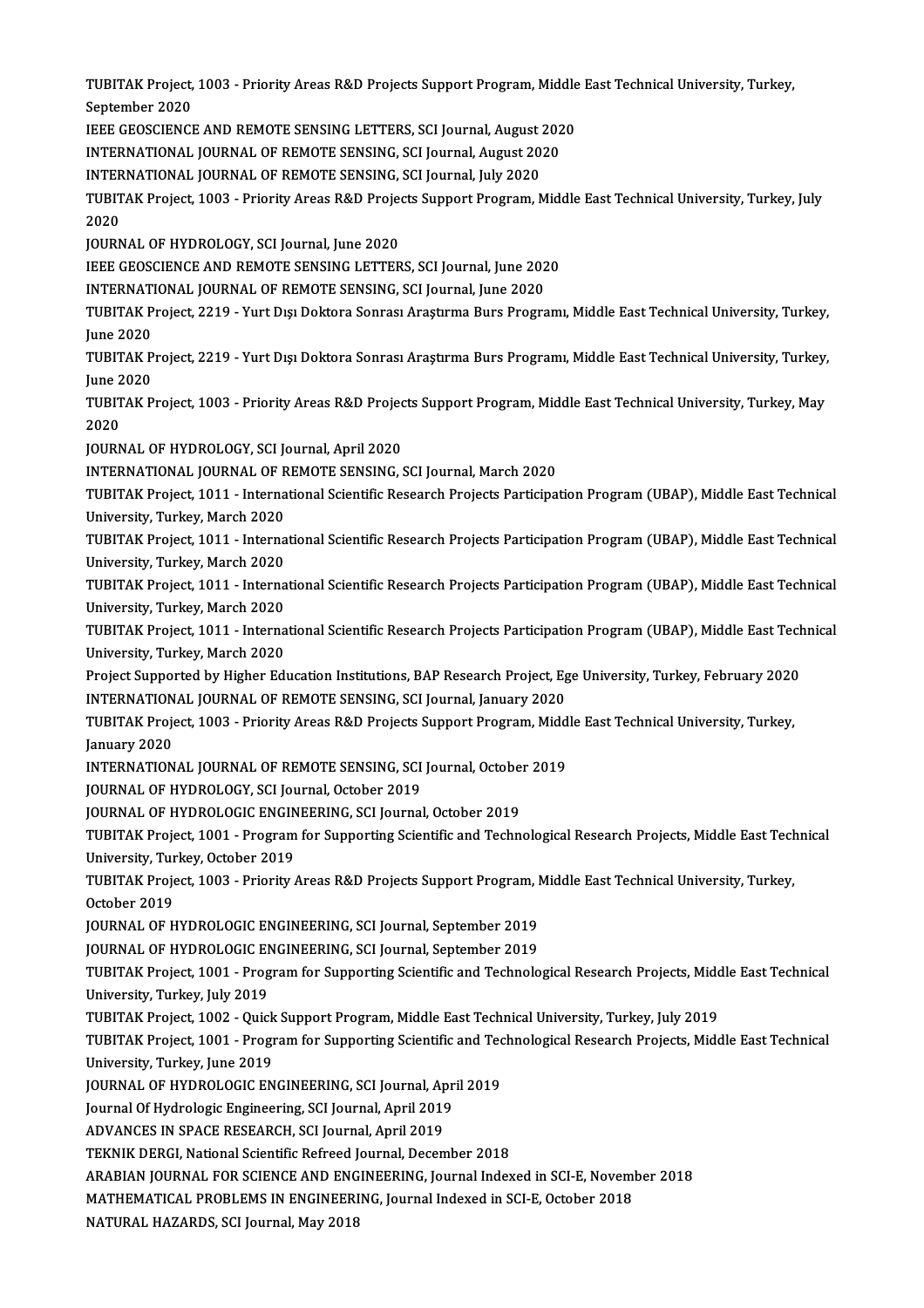REMOTE SENSING OF ENVIRONMENT, SCI Journal, March 2018 REMOTE SENSING OF ENVIRONMENT, SCI Journal, March 2018<br>JOURNAL OF HYDROLOGIC ENGINEERING, Journal Indexed in SCI-E, February 2018<br>JOURNAL OF HYDROLOGY, SCI Journal February 2018 REMOTE SENSING OF ENVIRONMENT, SCI Journal, Marq<br>JOURNAL OF HYDROLOGIC ENGINEERING, Journal Inde<br>JOURNAL OF HYDROLOGY, SCI Journal, February 2018<br>Advances In Space Bessamb, Journal Indeved in SCLE L JOURNAL OF HYDROLOGIC ENGINEERING, Journal Indexed in SCI-E, Fe<br>JOURNAL OF HYDROLOGY, SCI Journal, February 2018<br>Advances In Space Research, Journal Indexed in SCI-E, February 2018<br>Journal Of Hydrologic Engineering, Journa JOURNAL OF HYDROLOGY, SCI Journal, February 2018<br>Advances In Space Research, Journal Indexed in SCI-E, February 2018<br>Journal Of Hydrologic Engineering, Journal Indexed in SCI-E, January 2018 JOURNAL OF HYDROLOGIC ENGINEERING, Journal Indexed in SCI-E, January 2018 Journal Of Hydrologic Engineering, Journal Indexed in SCI-E, January 2018<br>JOURNAL OF HYDROLOGIC ENGINEERING, Journal Indexed in SCI-E, January 2018<br>TUBITAK Project, 1001 - Program for Supporting Scientific and Technologica **JOURNAL OF HYDROLOGIC ENGIN<br>TUBITAK Project, 1001 - Program<br>University, Turkey, January 2018<br>TUBITAK Project, 1001 - Program** TUBITAK Project, 1001 - Program for Supporting Scientific and Technological Research Projects, Middle East Technical<br>University, Turkey, January 2018<br>TUBITAK Project, 1001 - Program for Supporting Scientific and Technologi University, Turkey, January 2018<br>TUBITAK Project, 1001 - Program<br>University, Turkey, January 2018<br>TUBITAK Project, 1001 - Program TUBITAK Project, 1001 - Program for Supporting Scientific and Technological Research Projects, Middle East Technical<br>University, Turkey, January 2018<br>TUBITAK Project, 1001 - Program for Supporting Scientific and Technologi University, Turkey, January 2018<br>TUBITAK Project, 1001 - Program for Supporting Scientific and Technological Research Projects, Middle East Technical<br>University, Turkey, January 2018 TUBITAK Project, 1001 - Program for Supporting Scientific and Technological Research Projects, Middle East Technical University, Turkey, January 2018

#### Scientific Consultations

TUBITAK, Project Consultancy, Middle East Technical University, Faculty Of Engineering, Department Of Civil Engineering, Turkey,2018 -2019

#### **Tasks In Event Organizations**

**Tasks In Event Organizations**<br>Akyürek S. Z. , Avrupa-Uzun Dönemli Ekolojik Araştırma Ağı (e-LTER) ile Türkiye- Uzun Dönemli Ekolojik Araştırma Ağı<br>(tr. LTEP) Olyatırma Cakıtarı ve "Koyramaal Hidrolojik Madal ile Hidroloji Tasks III 21 sire of gammatisms<br>Akyürek S. Z. , Avrupa-Uzun Dönemli Ekolojik Araştırma Ağı (e-LTER) ile Türkiye- Uzun Dönemli Ekolojik Araştırma<br>TUPITAK 115Y041 Prejeci Sonucları Paylasım ve Doğorlandirme Taplanta: Worksha Akyürek S. Z. , Avrupa-Uzun Dönemli Ekolojik Araştırma Ağı (e-LTER) ile Türkiye- Uzun Dönemli Ekolojik Araştırma A<br>(tr-LTER) Oluşturma Çalıştayı ve "Kavramsal Hidrolojik Model ile Hidrolojik Döngü Parametrelerinin Elde Edi (tr-LTER) Oluşturma Çalıştayı ve "Kavramsal Hidrolojik Model ile Hidrolojik Döngü Parametrelerinin Elde Edilmesi"<br>TUBITAK 115Y041 Projesi Sonuçları Paylaşım ve Değerlendirme Toplantısı, Workshop Organization, Ankara, Turke

#### Scientific Research / Working Group Memberships

Tujib -Tuhk, Middle East Technical University, Turkey, http://www.tujjb.org.tr/s-2-tuhk.html, 2005 - Continues

#### Edit Congress and SymposiumActivities

Edit Congress and Symposium Activities<br>HSAF PRoject Meeting, Working Group, Reading, United Kingdom, 2018<br>ECU Working Croup Vienne, Austria, 2019 EGTE GOT<sub>1</sub>9 COO GITG OF IIP OOTGIN TIC.<br>HSAF PRoject Meeting, Working Group, Read<br>EGU, Working Group, Vienna, Austria, 2018 EGU, Working Group, Vienna, Austria, 2018<br>Citations

Citations<br>Total Citations (WOS):624<br>h index (WOS):12 ortations<br>Total Citations (WO<br>h-index (WOS):12

# h-index (WOS):12<br>Entrepreneurship Activities

Limited, Hidrosaf YAz. Bil.Dan. Ltd. ŞTi., 19 September 2014, Owner